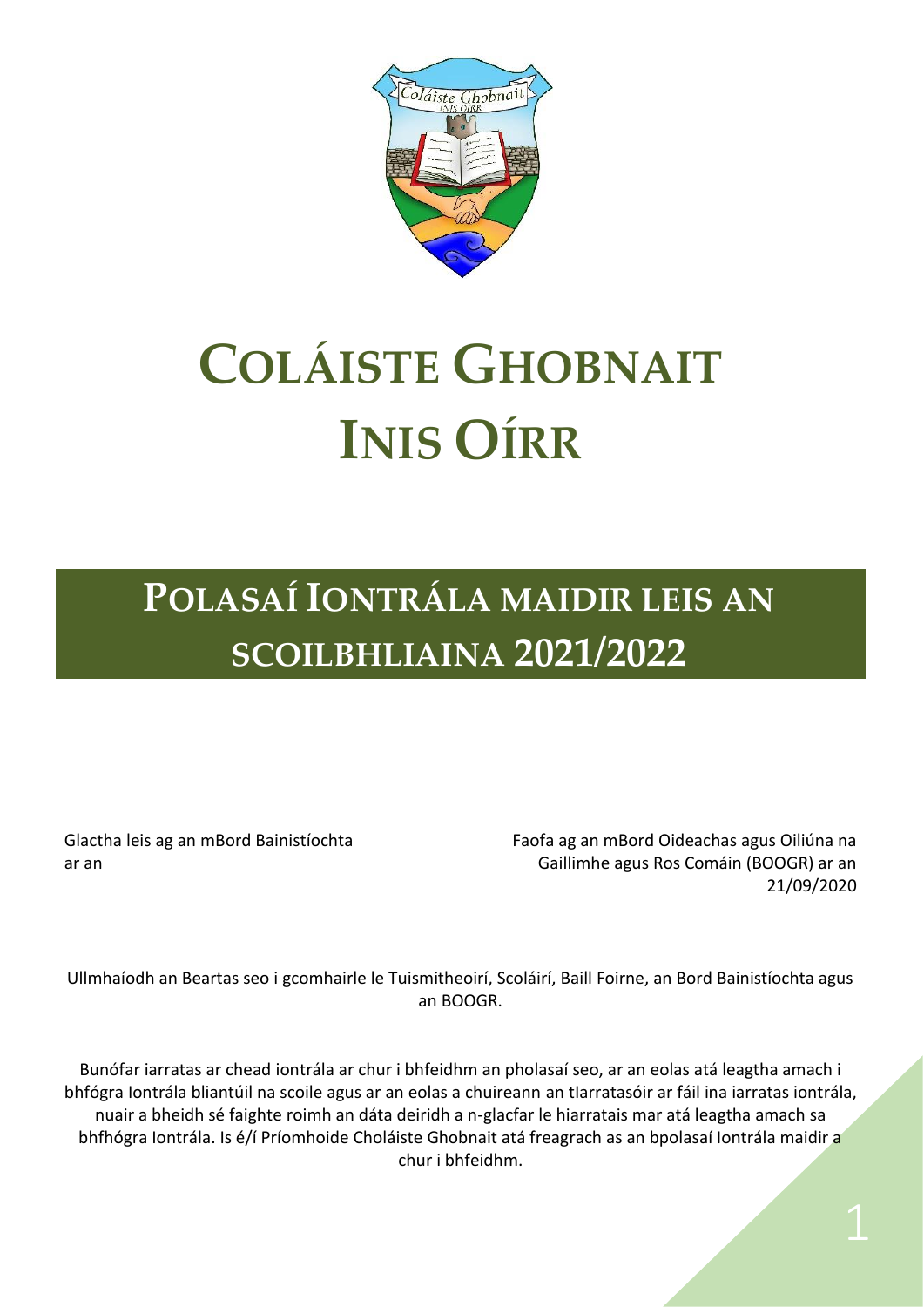#### **Maidir le Coláiste Ghobnait**

Scoil chomhoideachais ar Inis Oírr is ea Coláiste Ghobnait a fheidhmíonn faoi phátrúnacht Bhord Oideachais agus Oiliúna na Gaillimhe agus Ros Comáin (BOOG&RC).

Is iarbhunscoil bheag lán Ghaelach í Coláiste Ghobnait. Bunaíodh Coláiste Ghobnait i 1985. Tá sí suite in Inis Oírr, an t-oileán is lú d'Oileáin Árann. Cuirtear oideachas ar fáil i gColáiste Ghobnait do scoláirí Inis Oírr agus d'aon scoláirí eile gur mhian leo a gcuid oideachais a fháil trí mheán na Gaeilge. Is acmhainn luachmhar í an Ghaeilge do phobal uile Choláiste Ghobnait agus do phobal Inis Oírr.

Ár misiún i gColáiste Ghobnait ná forbairt oideachasúil, intleachtúil, fisiciúil agus culturtha a spreagadh i measc scoláirí na scoile i dtimpeallacht thaitneamhach shláintiúil a thugann tús áite don fhéinmheas, don neamhspléachas agus d'fhorbairt gach ball de phobal na scoile.

#### **FÍS NA SCOILE**

"Ag fás is ag foghlaim le chéile go díograiseach agus go dúthrachtach trí mheán na Gaeilge, ina dtugtar tús áite do chothromaíocht, meas folláine agus ionracas, le spiorad an chomhoibrithe i measc pobal uile na scoile."

Mar phobal scoile tá ionchais árd againn bunaithe ar fhís agus misún na scoile agus go mbeidh muid ag treabhadh an bhóthair le ár gcroí Luachanna le chéile.

- Barr fheabhais
- Cúram
- Comhionannas
- Pobal
- Meas
- Diongbháilteacht
- Cairdeas
- Cothromaíocht
- Misneach

Mar phobal scoile seo iad ár gcroí luachanna atá fite fuaite i bhfís agus misiún na scoile. Beidh muid ag treabhadh an bhóthair i gColáiste Ghobnait le chéile chun ár gcroí luachanna a bhaint amach agus go mbeidh ár gcroí luachanna lárnach i ngach gné i dtimpeallacht na scoile.

#### **Nasc chuig an Ráiteas Misin**

Tá Coláiste Ghobnait faoi iontaobhas an BOOGR. Is scoil ionchuimsitheach í maidir le hiontógáil agus maidir leis an gcuraclam a chuir ar fáil. Tá sé mar aidhm againn an caighdeán oideachais is airde a chur ar fáil dár ndaltaí.

Déanaimid ár ndícheall ár misean a chomhlíonadh i gcomhpháirt le tuismitheoirí/caomhnóirí, an fhoireann, daltaí, iontaobhaithe agus pobal na háite.

#### **Ról agus Feidhm an Bhoird Oideachais agus Oiliúna**

Féachann Bord Oideachais agus Oiliúna na Gaillimhe agus Ros Comáin (BOOGR) le deiseanna oideachais agus rath foghlaimeoirí uile a fheabhsú, agus aithníonn an Bord gur féidir le taithí dearfach oideachais tionchar a imirt orthu chun iad a chumasú tuilleadh agus a bhunathrú chun feabhais. Tá Bord de 21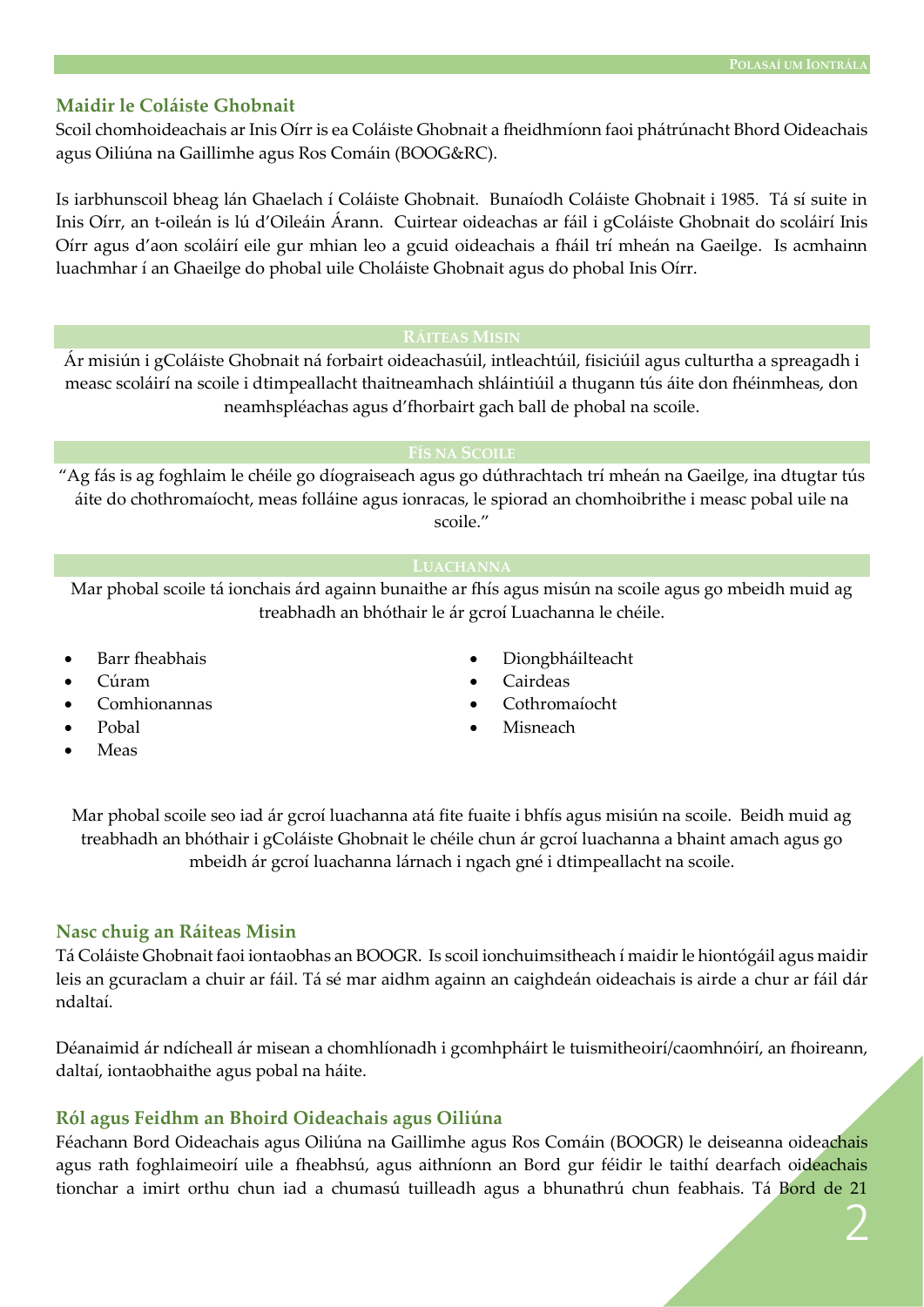chomhalta ann, ar a bhfuil cúram maoirseachta na seirbhíse a chuireann isteach is amach le 2,000 ball foirne ar fáil do bhreis is 22,000 foghlaimeoir, le buiséad bliantúil de 100 milliún euro beagnach.

#### **Freagacht don Bhord Oideachais &Oiliúna na Gaillimhe agus Ros Comáin (BOOGR)**

Aithnítear ár bhfreagracht lenar gcuid dualgaisí a chomhlíonadh go proifisiúnta de réir ár gconarthai oibre agus riachtanais na foirne a chur in iúl don BOOGR ó am go ham de réir mar a athraíonn cúrsaí.

#### **Freagachtaí i leith scoláirí**

Deiseanna a sholáthar i dtimpeallacht shábháilte spreagúil trínar ndéanfar ár scoláirí a spreagadh lena gcumas a chur i gcrích.

#### **Freagachtaí i leith na Foirne**

Comharsnacht a bheidh slán sábháilte, glan agus deá-chóirithe a sholáthar ina mbeidh deis oibre i gcomhluadar a thugann tacaíocht, spreagadh agus cúram – áit a mbeidh meas agus comhionnas i réim agus deis le dul chun cinn le córais chumarsáide fheiliúnach.

#### **Freagachtaí i leith an phobail**

Aithnítear freagracht a bheith ar an gColaiste i leith riachtanais agus mianta an phobail agus le lár-ionad do imeachtaí oideachasúla agus réimsí gaolmhara den chighdeán is airde a soláthar don phobal áitiúil.

Bhí Meastóireacht Scoile Uile againn i 2019 agus bhí an tuairisc an mholtach.

#### **I gColáiste Ghobnait, cuirtear na cláir seo ar fáil:**

An tSraith Shóisearach An Idirbhliain (ag brath ar éileamh) An Ardteistméireacht

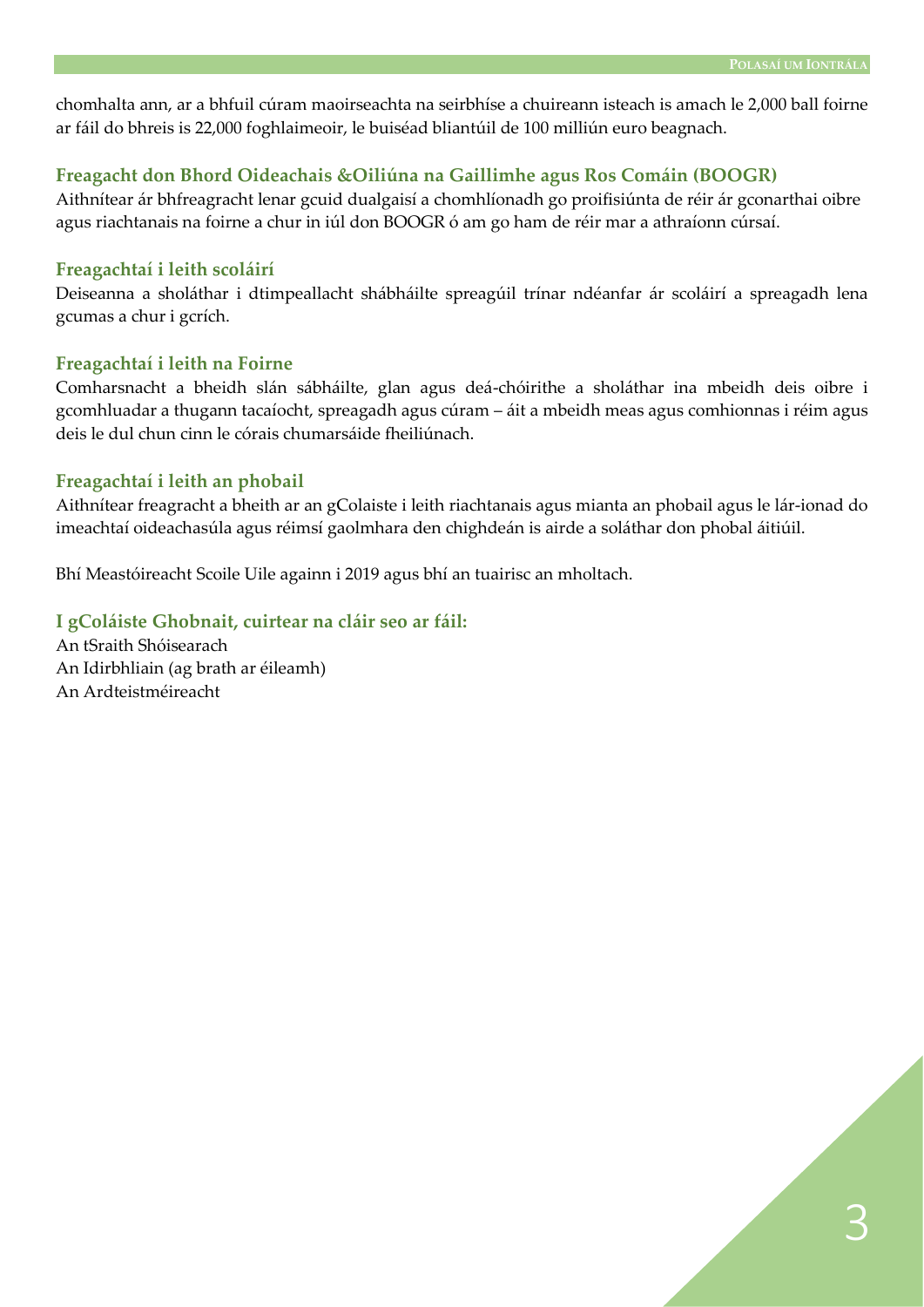## **CLÁR NA nÁBHAR**

#### **CUID A –** *Faisnéis Ghinearálta do gach Iarratasóir*

- 1. Gluais na dtéarmaí
- 2. Ráiteas Iontrála
- 3. An Creat Dlíthiúil
- 4. Coinníollacha Ginearálta maidir le Ligean Isteach

#### **CUID B –** *Faisnéis i gcomhair Catagóirí Sonracha Iarratasóirí*

- 5. Iarratas a dhéanamh ar Ghrúpa Céad Bliana
- 6. Iarratas a dhéanamh ar na Bliainghrúpaí eile go léir seachas an Chéad Bhliain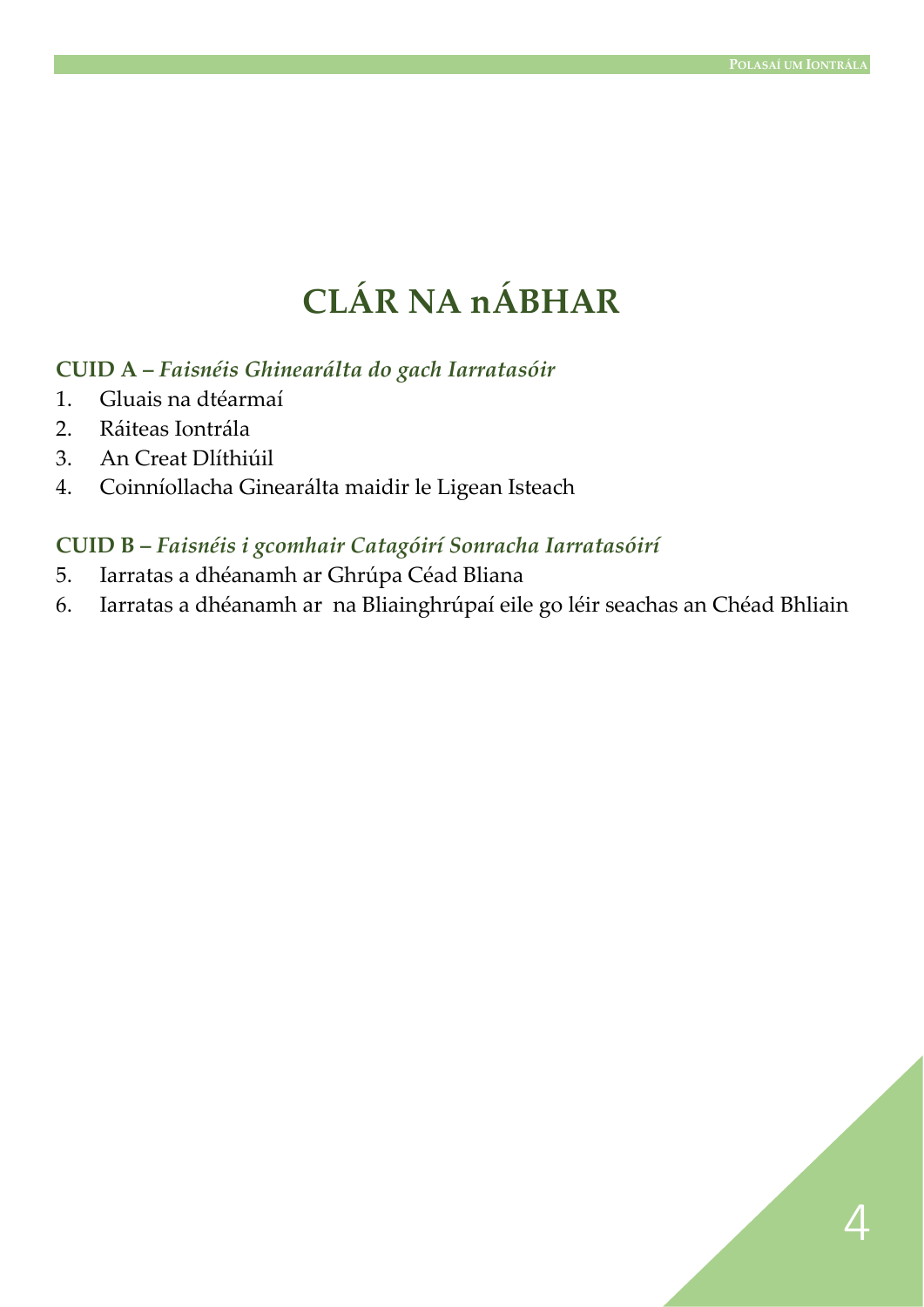## **CUID A**

#### **CUID A –** *Faisnéis Ghinearálta do gach Iarratasóir*

- 1. Gluais na dtéarmaí
- 2. Ráiteas Iontrála
- 3. An Creat Dlíthiúil
- 4. Coinníollacha Ginearálta Iontrála( do gach Iarratasóir)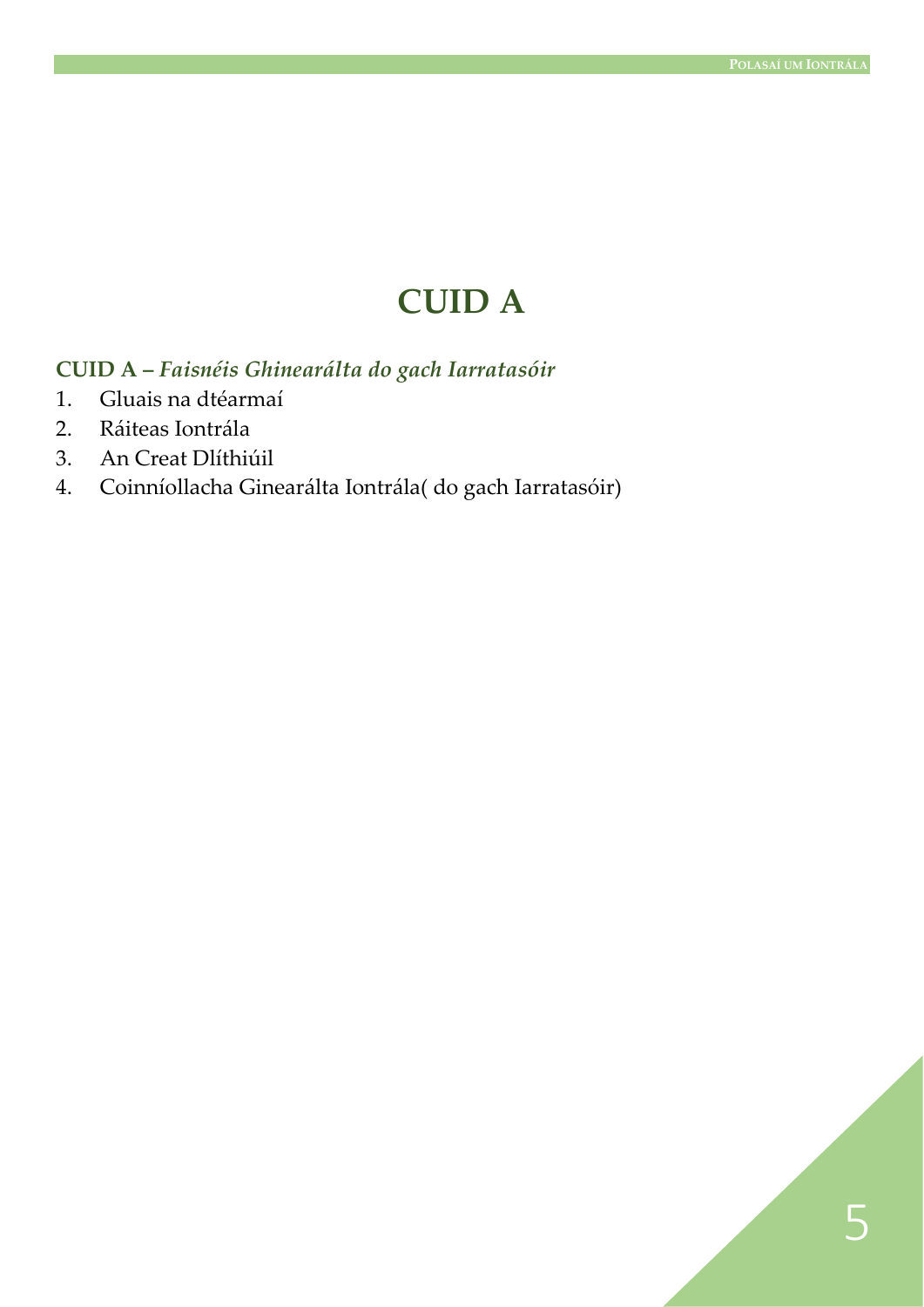#### **1 Gluais na dTéarmaí**

Is éard is brí le **'hIarratasóir'** ná tuismitheoir/caomhnóir Dalta, nó, i gcás Dalta a bhfuil 18 bliana sroichte aige/aici, an Dalta féin, a bhfuil iarratas iontrála déanta aige ar Choláiste Ghobnait .

Is éard is brí le **'Dalta'** an duine a bhfuil iarratas á dhéanamh thar a c(h)eann. Tugtar le fios gur dalta 'ionchasach' atá i gceist leis an bhfocal sin agus an focal sin in úsáid síos tríd an Polasaí seo mar chuid den léirmhíniú. Is é sin, ní hionann go bhfuiltear ag úsáid an fhocail 'Dalta' agus go bhfuil glactha lena iarratas/hiarratas ionas go mbíonn glactha leis/léi ina D(h)alta i gColáiste Ghobnait de bhua iarratais amháin.

**'Inscne'**, i gcomhréir leis an sainmhíniú maidir leis *"an bhforas inscne"* san Acht um Stádas Comhionann 2000 *"gur fear é duine acu agus gur bean í an duine eile"*, Ní dhéanann seo dochar d'aon Dalta atá idirghnéasach nó a aithníonn iad féin a bheith Andraigíneach/Andraigin, Dé-inscneach, Leathinscneach, Solúbtha ó thaobh Inscne de, Aiteach ó thaobh Inscne de, Ilinscneach, Neutrois, Neamh-Dhénártha, Trasinscne, Trasghnéasach nó eile.

Tagraíonn **'Ceantar na Scoile'** don cheantar cónaithe ainmnithe chun iarratas a dhéanamh ar Choláiste Ghobnait maidir leis an duine a bhfuil iarratas á dhéanamh thar a c(h)eann. Déantar ceantar na scoile maidir le Coláiste Ghobnait a shainmhíniú mar: Inis Oírr, Oileáin Árann.

Tá an bhrí chéanna le **'Tuismitheoir'** is atá san Acht Oideachais 1998 agus áirítear leis sin tuismitheoir altrama agus caomhnóir arna gceapadh faoi na hAchtanna um Chaomhnóireacht Leanaí 1964 go 1997.

Tagraíonn **'Bunscoileanna Friothálacha'** do na bunscoileanna is rogha chun iarratas a dhéanamh ar Choláiste Ghobnait . Is iad na bunscoileanna Friothálacha maidir le Coláiste Ghobnait ná:

#### 1.1 Bunscoil Chaomháin

Chun críche an chritéir roghnúcháin maidir le dalta a bhfuil a bhfuil sibh siblín leis/leí ar rolla na scoile faoi láthair, tagraíonn **'Siblín'** do lánshiblíní, leathshiblíní, siblíní altrama agus leas-shiblíní agus siblíní a bhfuil conaí orthú sa teaglach céanna.

**Tabhair ar Aird:** Is ar mhaithe le teaghlaigh a mbíonn orthú níos mó ná turas amháin a dhéanmah chuig an scoil agus /nó ón scoil a éascú atá an dara sainmhíniú níos leithne sa dara alt den dá alt atá tugtha díreach thuas.

Is éard is brí leis an **'gCéad Bhliain'** an grúpa Daltaí a nglactar leo don rang nó an bhliain is sóisearaí sa scoil.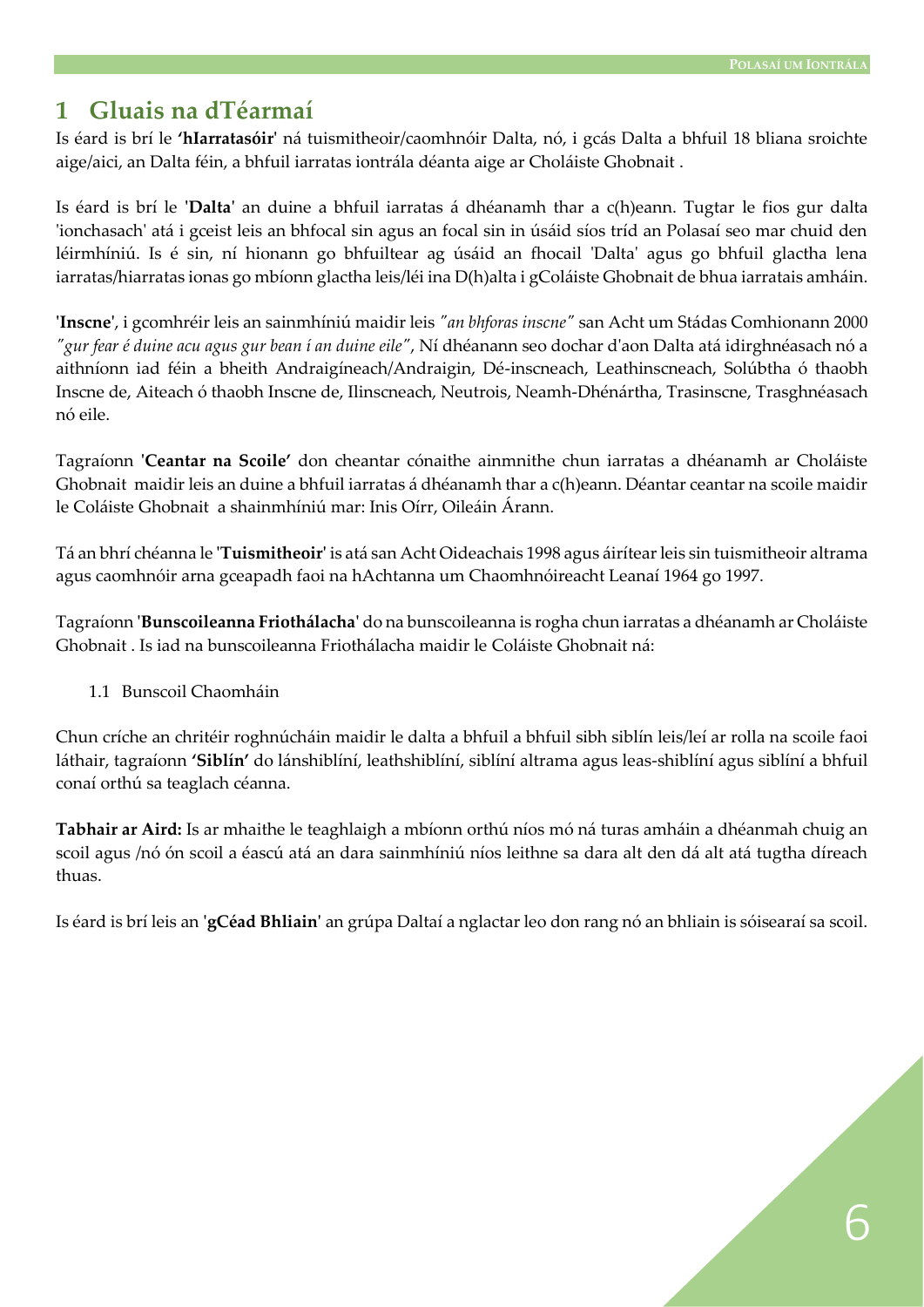#### **2 Ráiteas Iontrála**

#### **Sainmhíniú ar 'Scoil Il-Sainchreidmheach' i gcomhthéacs BOO**

Is scoileanna stáit, comhoideachais, il-sainchreidmheacha iad scoileanna BOO a bhfuil na croíluachanna seo a leanas mar bhonn agus mar thaca acu:

- Barr Feabhais san Oideachas;
- Cúram;
- Comhionannas;
- Pobal; agus
- Meas.



Is mar seo a leanas a dhéanann earnáil na mBOOanna, mar sholáthróir oideachais an stáit, scoil 'ilsainchreidmheach' a shainmhíniú:

Tugtar an deis chéanna do gach dalta rollú i scoileanna BOO i gcomhréir leis an Acht Oideachais (Ligean isteach i Scoileanna), 2018. Nuair atá daltaí ar an rolla, féachtar inár gcuid scoileanna leis na deiseanna céanna a chur ar fáil do gach dalta a bheith rannpháirteach sa churaclam agus i saol na scoile. Caitear go cothrom le gach duine de phobal na scoile i ngach gné de shaol na scoile gan beann ar chine, inscne, reiligiún/creideamh, aois, stádas teaghlaigh, stádas sibhialta, ar duine den Lucht Siúil iad, claonadh gnéis, cumas nó stádas socheacnamaíoch.

Cuirtear timpeallacht shlán fhisiciúil agus shóisialta ar fáil inár gcuid scoileanna a chothaíonn ceangal láidir i measc phobal na scoile agus an pobal i gcoitinne. Féachann gach scoil cur ar chumas gach dalta barr a gcumais a bhaint amach gan beann ar fhéiniúlacht nó cúlra. Cuirtear oideachas lán-ionchuimsithe chun cinn inár gcuid scoileanna ina n-aithnítear an iliomad féiniúlachtaí, creideamh agus luachanna daltaí, tuismitheoirí agus bhaill den fhoireann. Ullmhaímid saoránaigh atá leathanaigeanta, a bhfuil tuiscint acu ar chultúir, atá freagrach agus a bhfuil meas acu ar chomhluachanna.

Caitear mar a chéile le daltaí de gach reiligiún agus creideamh i scoileanna BOO. Ní thugtar buntáiste d'aon ghrúpa ar leith seachas grúpa eile i dtimpeallacht ná i ngníomhaíochtaí scoile agus tugtar aitheantas ag an am céanna do dhaltaí de gach reiligiún agus creideamh agus éascaítear iad.

Dá réir sin, ní dhéanfaidh Coláiste Ghobnait aon leithcheal maidir le Dalta a ligean isteach bunaithe ar na forais a leanas:

- 2.1. Inscne an Dalta nó an Iarratasóra. Sa chás nach nglacann scoil ach le hinscne amháin áfach, ní leithcheal é mura nglacann an scoil sin le Daltaí nach mbaineann leis an inscne sin;
- 2.2. Stádas sibhialta an Dalta nó Iarratasóra.
- 2.3. Stádas teaghlaigh an Dalta nó Iarratasóra.
- 2.4. Claonadh gnéis an Dalta nó Iarratasóra.
- 2.5. Reiligiún an Dalta nó Iarratasóra.
- 2.6. Míchumas an Dalta nó Iarratasóra.
- 2.7. Cine an Dalta nó Iarratasóra.
- 2.8. Gur duine den Lucht Siúil an Dalta nó an tIarratasóir.
- 2.9. Riachtanais oideachais speisialta an Dalta nó Iarratasóra.

7 Ní ghearrfaidh Coláiste Ghobnait táillí ná íocaíochtaí ná ní beidh an scoil ag lorg ranníocaíochtaí mar choinníoll iontrála ná i ndáil le rollú leanúnach an Dalta.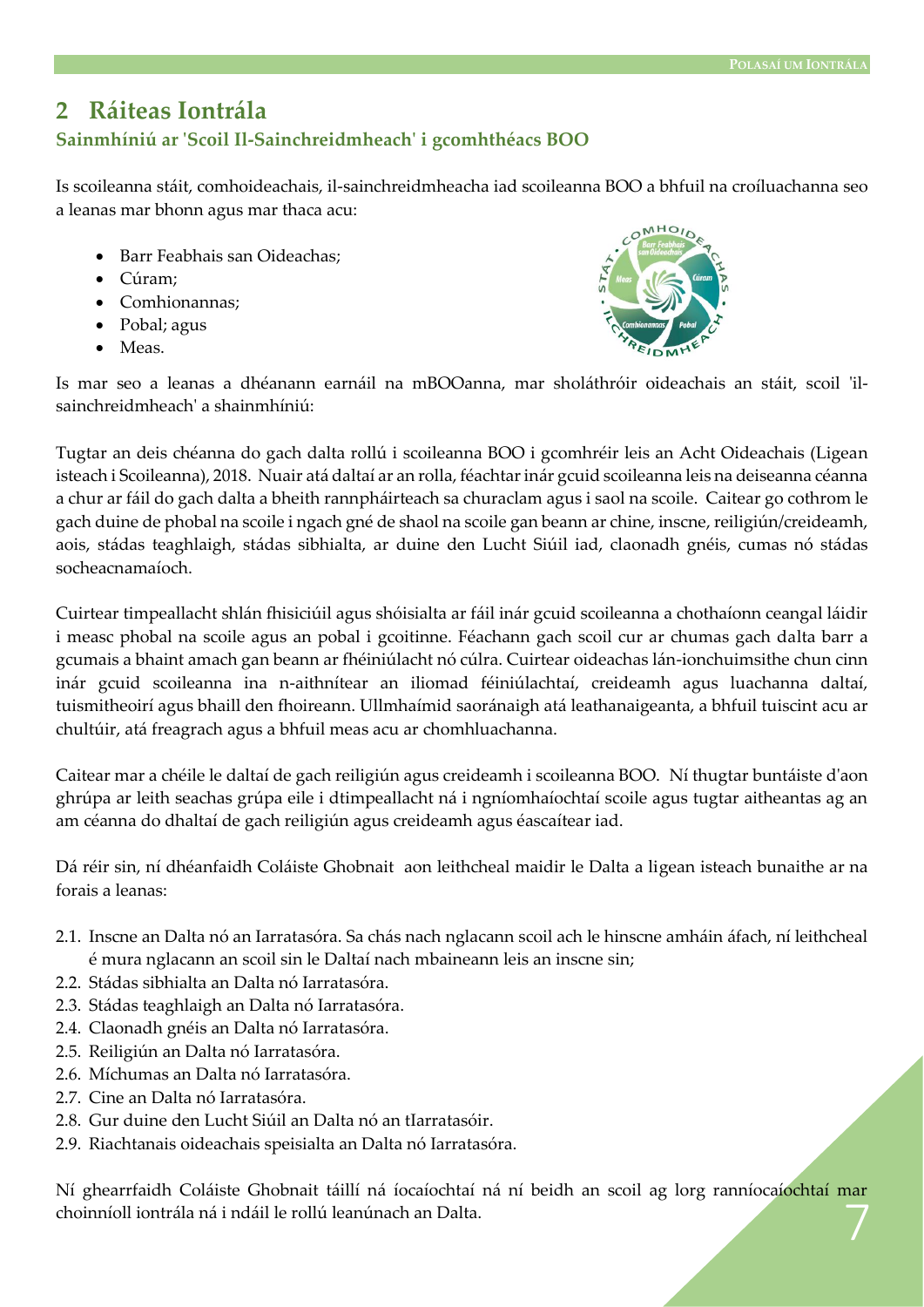#### **3 Creat Dlí**

Bunaíodh BOOGR faoin Acht um Boird Oideachais agus Oiliúna 2013 ina leagtar amach feidhmeanna gach BOO, lena n-áirítear scoileanna aitheanta, ionaid oideachais, agus saoráidí oideachais agus oiliúna a bhunú agus a choinneáil i limistéar feidhme gach BOO.

Coiste a bunaíodh faoi alt 44 den Acht um Boird Oideachais agus Oiliúna 2013 é bord bainistíochta Choláiste Ghobnait agus is ionann sin chomh maith agus bord bainistíochta de réir bhrí an Achta Oideachais 1998.

Leagann an tAcht Oideachais (Ligean isteach i Scoileanna), 2018 agus an tAcht Oideachais (Leas) 2000 dualgas ar scoileanna Polasaí Iontrála a ullmhú agus a fhoilsiú.

Déantar foráil san Acht Oideachais 1998 do phróiseas achomhairc sa chás go ndiúltaítear le rollú. Leagtar amach an próiseas achomhairc in alt 5.3 maidir le hiarratais a dhéantar ar Ghrúpa na Céad Bhliana agus in alt 6.3 maidir le hiarratais a dhéantar ar gach bliain seachas ar Ghrúpa na Chéad Bhliana.

Tá sé tábhachtach go dtuigtear nach gcuireann ár scoil 'treoir reiligiúnach' ar fáil agus mar sin ní thagann an riachtanas dlí comhairle a thabhairt maidir le gach a bheith páirteach i dtreoir reiligiúnach chun cinn sa scoil seo. Tá sé tábhachtach chomh maith go dtuigtear an difear idir 'treoir reiligiúnach' agus 'oideachas reiligiúnach':

- Is téarma é treoir reiligiúnach a úsáidtear in Éirinn hun treoir de réir deasghnáth, cleachtaí agus teagasc reiligiúin nó sainchreidimh faoi leith a thabhairt do dhaltaí den traidisiún reiligiúin sin a thabhairt le fios.
- Tá oideachas reiligiúnach oscailte go gach dalta cibe gealltanas atá déanta acu do Reiligiún nó cruinneshamhail ar leith. Tá mar aidhm leis cur le forbairt spioradálta agus forbairt mhorálta gach dalta ar chomhchéim.

Mar go bhfuil scoileanna BOO il-sainchreidmheach, tacaíonn Coláiste Ghobnait le hoideachas reiligiúnach a chur ar fáil a fhreastalaíonn ar gach dalta beag bean ar a gcreideamh reiligiúnach nó neamhreiligiúnach.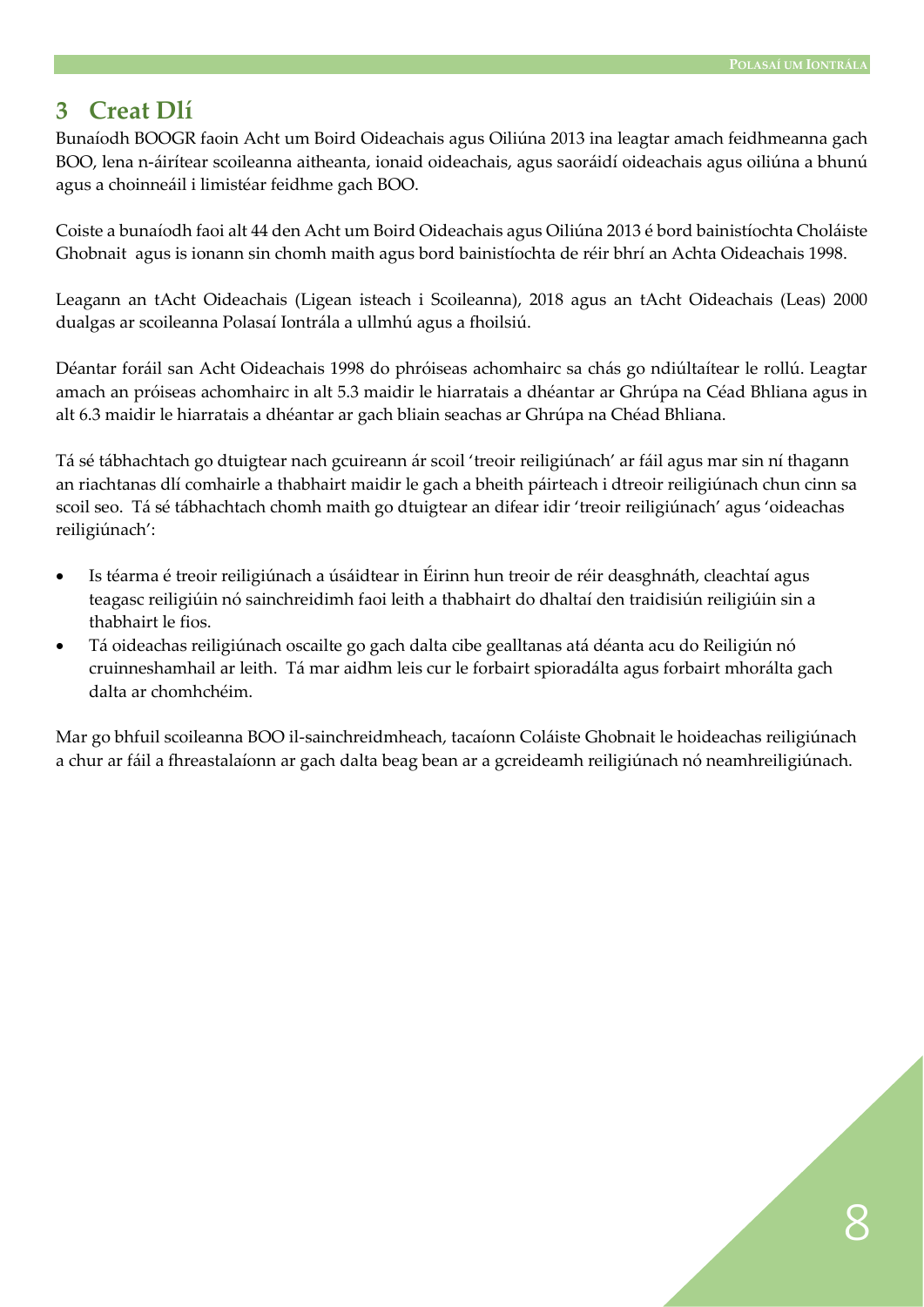#### **4 Coinníollacha Ginearálta Iontrála ( do gach Iarratasóir)**

Bunófar cinneadh ar iarratas ar iontráil:

- ar chur i bhfeidhm an Pholasaí Iontrála seo,
- ar Fhógra Iontrála bliantúil na scoile, agus
- ar an eolas a chuireann an t-iarratasóir ar fáil san iarratas ar iontráil.

Más amhlaidh, roimh thosach feidhme alt 62 den Acht Oideachais 1998 leis an Acht Oideachais (Ligean isteach i Scoileanna) 2018 an 1 Feabhra 2020, gur dheimhnigh gColáiste Ghobnait i scríbhinn, gur cuireadh Iarratasóir ar liosta maidir le leithdháileadh áiteanna scoile le haghaidh iontrála roimh an 1 Feabhra 2025, ansin beidh an deimhniú seo fós bailí agus tairgfear an áit sin don Iarratasóir.

Agus iarratas á phróiseáil, **ní chuirfidh** Coláiste Ghobnait **na nithe seo a leanas san áireamh**:

- 4.1 Íocaíocht táillí nó ranníocaíochtaí leis an scoil;
- 4.2 Cumas acadúil, scileanna nó inniúlacht an Dalta; ach amháin más rud é:
	- go soláthraíonn an tIarratasóir fianaise ar an méid sin mar fhianaise ar leibhéal líofachta an Dalta sa Ghaeilge agus go bhfuil ró-iarratas ar an scoil;
- 4.3 Slí bheatha, stádas airgeadais, cumas acadúil, scileanna nó inniúlacht Tuismitheoir(í) Dalta;
- 4.4 Riachtanas go bhfreastalódh Dalta nó a T(h)uismitheoir(í) ar agallamh, lá oscailte nó cruinniú eile mar choinníoll iontrála;
- 4.5 An nasc atá ag Dalta leis an scoil toisc ball teaghlaigh a bheith aige/aici atá ag freastal nó a d'fhreastail roimhe sin ar an scoil;
- 4.6 An dáta agus an t-am a fuair an scoil iarratas iontrála fad is a fhaightear é le linn na tréimhse a shonraítear chun iarratais a fháil a leagtar amach san Fhógra Iontrála don bhliain acadúil sin.

Déanfaidh Coláiste Ghobnait tairiscint ar áit **a bhreithniú** maidir le gach Dalta atá ag lorg iontrála sa scoil, **ach amháin sa chás seo a leanas**:

4.7 Cliseann ar an Tuismitheoir a dheimhniú i scríbhinn go nglacann sé/sí le Cód Iompair na nDaltaí agus go ndéanfaidh sé/sí gach iarracht réasúnta lena chinntiú go gcloífidh an Dalta leis an gcód sin.

4.8 Tá dualgas cúraim ar an mbord bainistíochta, chomh fada is atá indéanta, sláinte agus sábháilteacht mhic léinn agus fhoireann na scoile a chinntiú. Chomh maith leis sin, éilítear ar an mbord bainistíochta faoi alt 15 (1) den Acht Oideachais, 1998, oideachas cuí a chur ar fáil, nó an t-oideachas sin a chur faoi deara a sholathar, do gach mic léinn a fhreastalaíonn ar an scoil a bhfuil an bord freagrach aisti.

Féadfar iarratas ar iontráil a dhiúltú, dá bhrí sin, da mba rud é go gcuthódh iontráil an iarratasóra riosca suntasach do shláinte agus do shábáilteacht an iarratasóra nó do mhic leinn agus d'fhoireann na scoile, nó a chruthódh riosca sunasach a chuirfeadh isteach ar chearta mhic léinn eile ar oideachas cui.

Sa chás go gcuireann Coláiste Ghobnait iarratas san áireamh, gheobhaidh gach Dalta áit, ach amháin sa chás go bhfuil ró-iarratas ar an scoil, nó 4.7 agus 4.8 sa chás sin, cuirfear critéir roghnúcháin i bhfeidhm ar gach iarratas.

Déantar plé in Alt 5 den Pholasaí seo ar na critéir roghnúcháin agus ceisteanna eile maidir leis na coinníollacha iontrála do Ghrúpa na Chéad Bhliana.

Déantar plé in Alt 6 den Pholasaí seo ar na critéir roghnúcháin agus ceisteanna eile maidir leis na coinníollacha iontrála do na bliainghrúpaí uile seachas an Chéad Bhliain.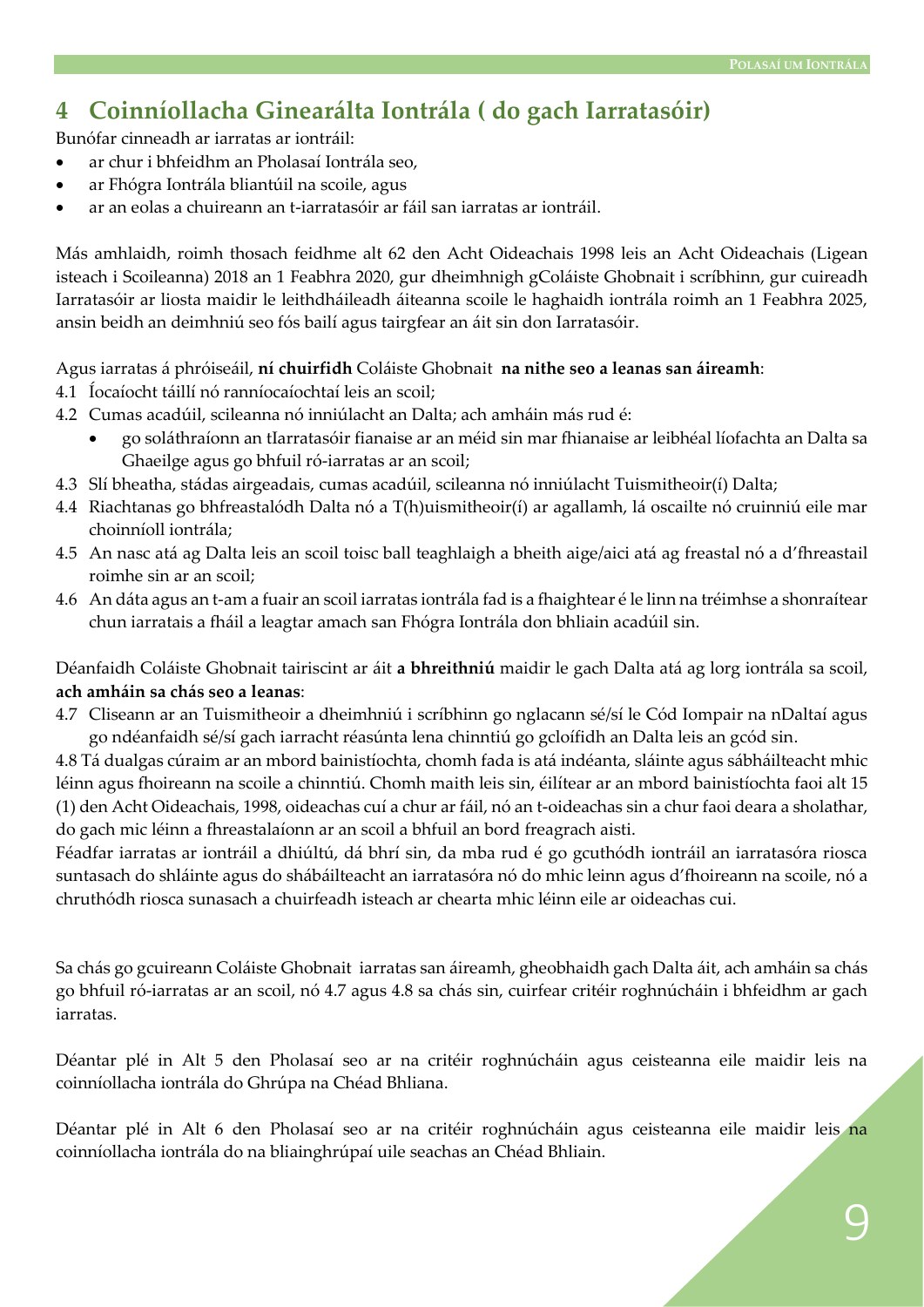10

### **CUID B**

**CUID B -** *Eolas do chatgóirí Iarratasóirí ar leith*

- **5.** Iarratas ar Ghrúpa na Chéad Bhliana
- **6.** Iarratas ar na Bliainghrúpaí uile seachas an Chéad Bhliain.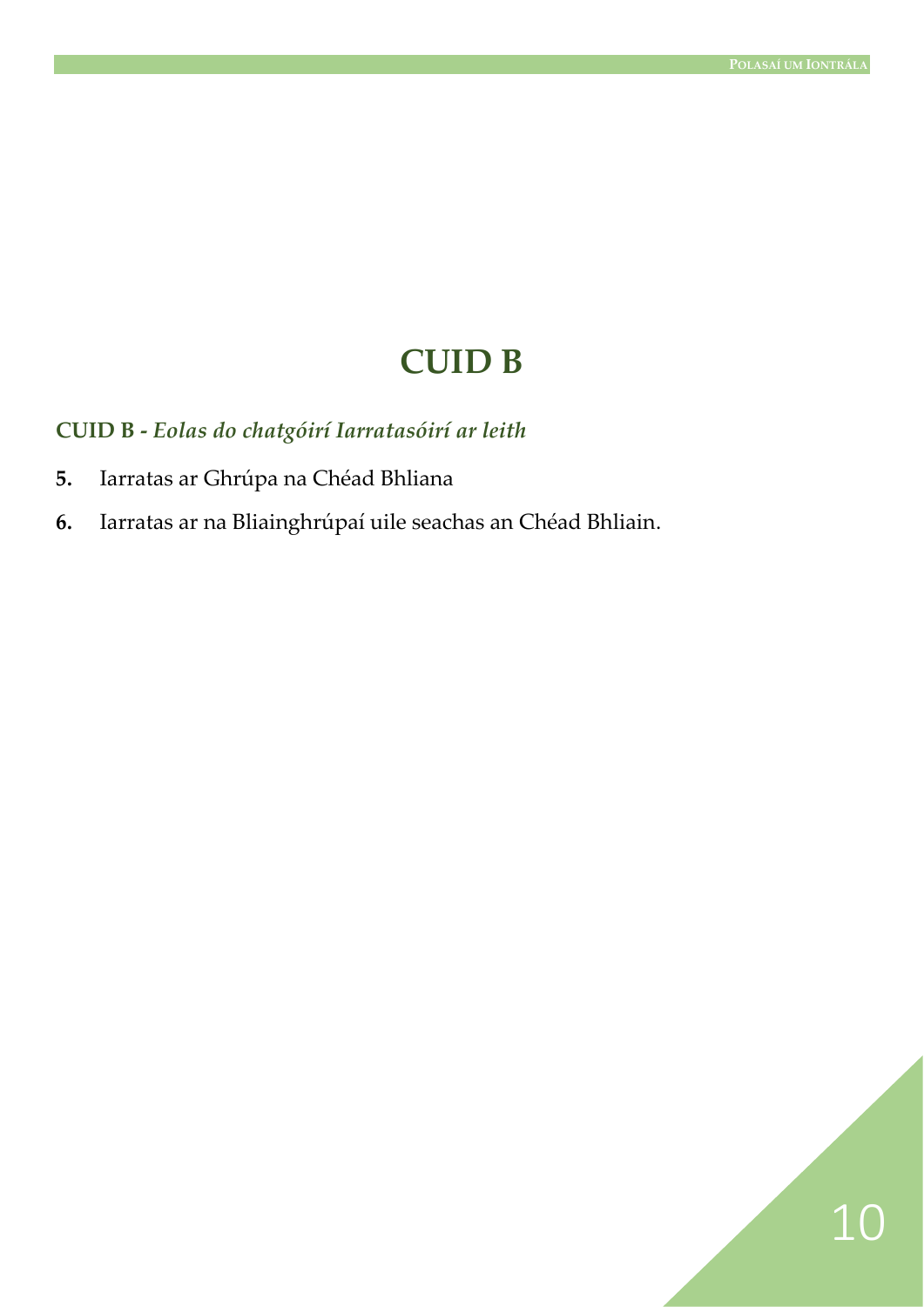11

#### **5 Iarratas ar Ghrúpa na Chéad Bhliana**

- **5.1** Coinníollacha Iontrála (Grúpa na Chéad Bhliana)
	- 5.1.1. Ró-iarratas
	- 5.1.2. Critéir roghnúcháin in ord tosaíochta
	- 5.1.3. Próiseas roghnúcháin
	- 5.1.4. Iarratais dhéanacha
	- 5.1.5. Tairiscintí ar áit sa dara/tríú babhta
	- 5.1.6. Glacadh le háit
	- 5.1.7. Diúltú
	- 5.1.8. Tairiscint a tharraingt siar
	- 5.1.9. Achomhairc

#### **5.2** Achomhairc

- 5.2.1. Achomharc sa chás gur bhain an diúltú le ró-iarratas
- 5.2.2. Achomharc sa chás gur bhain an diúltú le cúis eile seachas ró-iarratas
- 5.2.3. Bonn achomhairc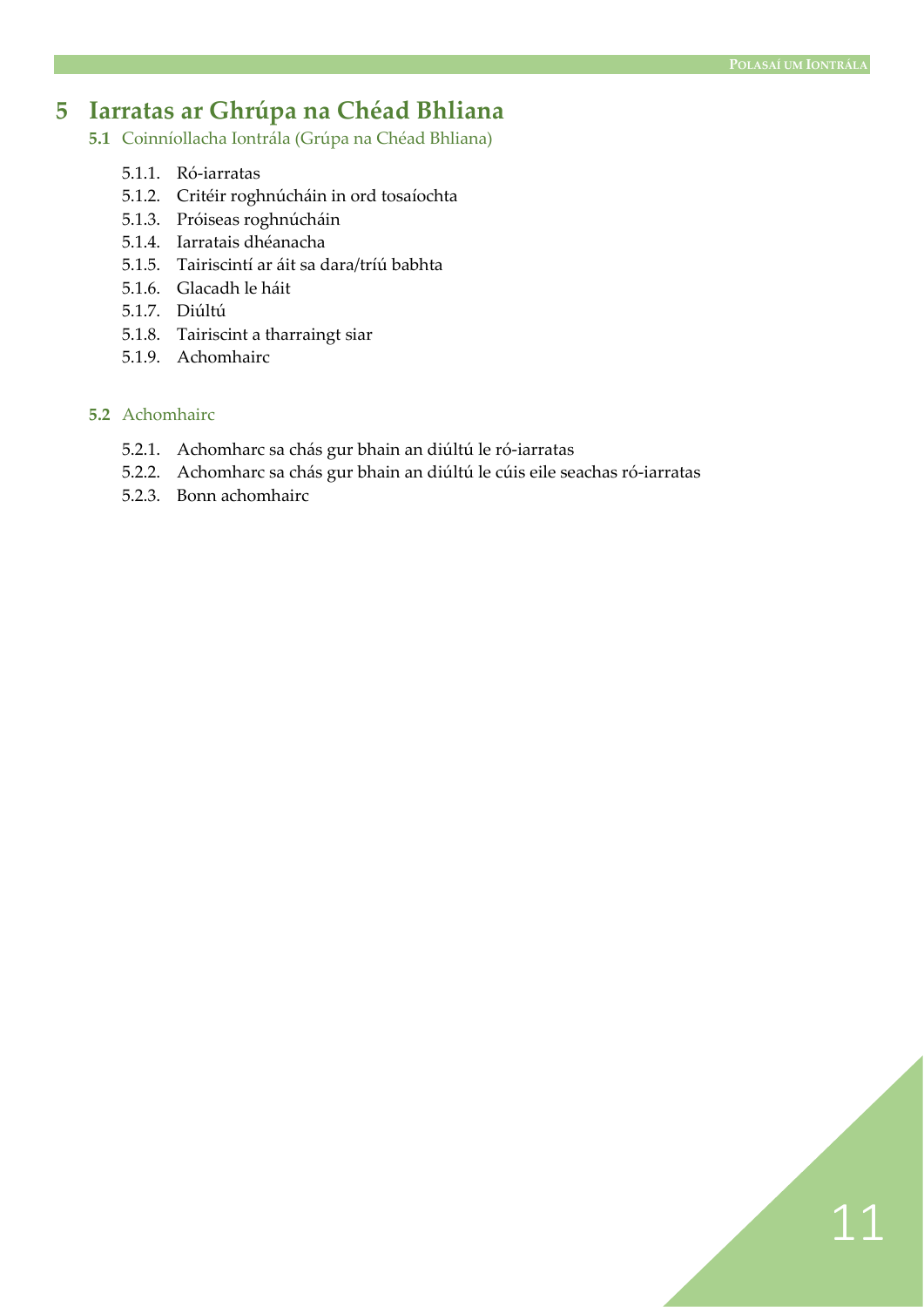#### **5.1 Coinníollacha Iontrála (Grúpa na Chéad Bhliana)**

Sa chás nach bhfuil ró-iarratas ar Choláiste Ghobnait, tairgfear áit sa scoil do gach Dalta, faoi réir ailt 4.7 agus 4.8.

#### **5.1.1 Ró-Iarratas**

Nuair a sháraíonn líon na n-iarratas líon na n-áiteanna atá ar fáil, beidh feidhm ag na critéir roghnúcháin atá foilsithe mar a leagtar amach in alt 5.1.2 iad thíos agus cruthófar liosta feithimh nach mbeidh bailí ach don scoilbhliain lena mbaineann na hiarratais. Sa chás go mbíonn Coláiste Ghobnait in ann áiteanna breise sa scoil a thairiscint, a thagann chun cinn sa bhliain acadúil agus le linn na bliana acadúla sin, tairgfear áiteanna de réir an oird tosaíochta inar cuireadh Daltaí ar an liosta feithimh.

Chun nach mbeidh aon amhras ann, mura bhfaigheann Dalta áit sa scoil do bhliain acadúil ar leith, ach go bhfuil sé/sí ag iarraidh go gcuirfí san áireamh é/í le haghaidh iontrála sa bhliainghrúpa céanna an chéad bhliain acadúil eile, ní mór iarratas nua a chur isteach thar ceann an Dalta sin le linn na ndátaí a shonraíonn an scoil a bheith ar an tréimhse a mbeidh sí ag glacadh le hiarratais ar na bliainghrúpaí eile uile seachas an Chéad Bhliain.

Sa chás go mbíonn ró-iarratas ar an scoil, ní chuirfear aon chritéir roghnúcháin nach n-áirítear san Fhógra Iontrála seo san áireamh agus cinneadh á dhéanamh cibé an bhfuil nó nach bhfuil Dalta á ligean isteach sa scoil.

#### **5.1.2 Critéir roghnúcháin**

Cuirfidh Coláiste Ghobnait na critéir seo a leanas i bhfeidhm do Ghrúpa na Chéad Bhliana:

- 5.1.2.1 Má tá cónaí ar an Dalta i gCeantar na Scoile;
- 5.1.2.2 Más rud é gur fhreastail an dalta ar bhunscoil Chaomháin;
- 5.1.2.3 Má tá siblíní leis an Dalta cláraithe sa scoil faoi láthair;
- 5.1.2.4 Má bhí siblíní leis an Dalta cláraithe sa scoil roimhe seo;
- 5.1.2.5 Más ball foirne Reatha tuismitheoir / Caomhnóir an dalta.

#### **5.1.3 Próiseas roghnúcháin**

Cuirfidh Coláiste Ghobnait an próiseas roghnúcháin i bhfeidhm mar seo a leanas:

Déantar iarratais a mheas de réir na gcritéar roghnúcháin atá foilsithe. Tairgfear áiteanna ar dtús dóibh siúd a shásaíonn an chéad chritéar. Ina dhiaidh sin, sa chás go mbíonn áiteanna fós ar fáil sa scoil, déantar na hIarratasóirí atá fanta a mheas i bhfianaise an dara critéar agus tairgfear áit do na hIarratasóirí a shásaíonn an critéar seo. Leantar ar aghaidh leis an bpróiseas seo go dtí go dtairgtear agus go nglactar leis na háiteanna go léir atá ar fáil.

Sa chás go mbíonn dhá iarratas nó níos mó ná sin cothrom le chéile sa phróiseas roghnúcháin thuasluaite, cuirfidh Coláiste Ghobnait crannchur randamach ar bun chun aon áiteanna atá ar fáil sa scoil, nó ar an liosta feithimh, a dháileadh ar na hiarratais sin.

#### **5.1.4 Iarratais dhéanacha**

Meastar gur iarratas déanach é iarratas a fhaigheann Coláiste Ghobnait i ndiaidh an dáta deiridh a d'fhoilsigh an scoil agus a bhí leagtha amach san Fhógra Iontrála, chun críocha an Pholasaí Iontrála seo.

12 gheobhaidh an t-iarratas sin áit ar an liosta feithimh i ndiaidh na nIarratasóirí a bhfuair an scoil a n-iarratais Sa chás go mbíonn ró-iarratas ar Choláiste Ghobnait agus go bhfaigheann sí iarratas déanach ar iontráil,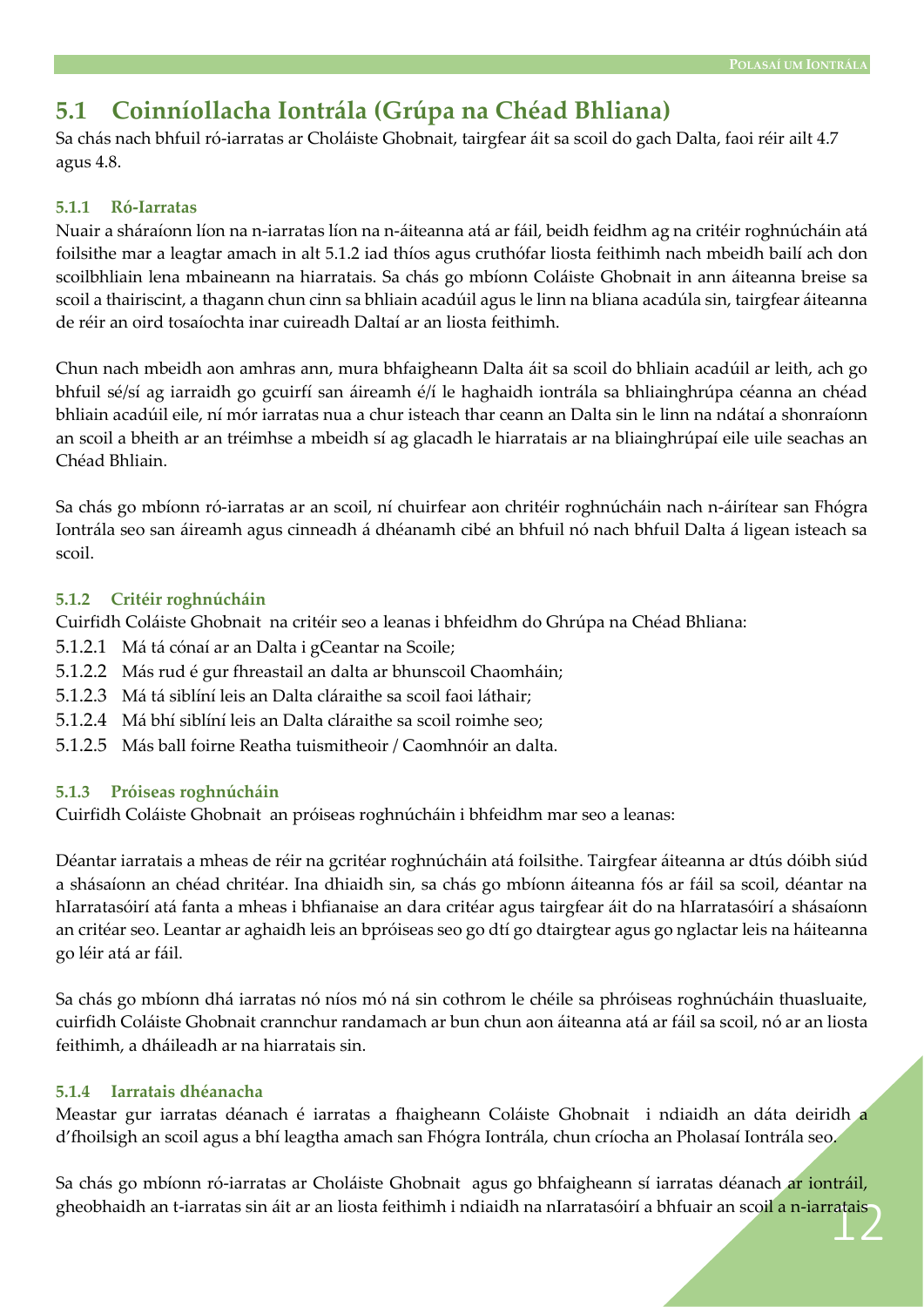roimh an dáta deiridh d'iarratais. Cuirfear iarratais dhéanacha dá leithéid sin ar an liosta feithimh de réir an dáta agus an ama a fuair an scoil iad agus ina dhiaidh sin, cuirfear critéir roghnúcháin na scoile i bhfeidhm de réir an Pholasaí Iontrála seo agus faoi réir ailt 4.7 agus 4.8.

Sa chás nach bhfuil ró-iarratas ar Coláiste Ghobnait agus go bhfaigheann sí iarratas déanach, tairgfear áit sa scoil don Dalta atá ag lorg iontrála, faoi réir ailt 4.7 agus 4.8 agus baineann an próiseas céanna le hIarratasóirí a bhfuarthas a n-iarratais roimh an dáta deiridh, *i.e.* eiseofar Foirm Ghlactha chuig an Iarratasóir agus beidh sí le comhlánú agus le cur ar ais chuig an scoil laistigh de choicís ón dáta ar eisíodh í.

#### **5.1.5 Tairiscintí ar áit sa dara/tríú babhta**

Sa chás go mbíonn tairiscint ar áit i gColáiste Ghobnait ag Dalta ach nach nglacann sé/sí léi, nó go dtarraingíonn an scoil siar í de réir choinníollacha ábhartha an Pholasaí seo, tairgfear an áit don chéad Dalta eile ar an liosta feithimh sa dara babhta de thairiscintí. Leanfaidh an próiseas seo ar aghaidh go dtí an tríú babhta agus an ceathrú babhta etc. go dtí go líontar gach áit sa scoil.

#### **5.1.6 Glacadh le háit**

Má thairgtear áit don Dalta a ndearnadh iarratas thar a c(h)eann, eiseoidh an scoil Foirm Ghlactha chuig an Iarratasóir.

Cuirfidh an tIarratasóir in iúl go bhfuil sé/sí ag glacadh leis an tairiscint ach an Fhoirm Ghlactha a chomhlánú agus a chur ar ais chuig an scoil faoin dáta a leagtar amach i bhFógra Iontrála na Scoile, nó laistigh de choicís ón uair a d'eisigh an scoil í más iarratas déanach nó tairiscint sa dara/tríú babhta atá i gceist. Mar chuid de seo, ní mór a chur in iúl cé acu an bhfuil nó nach bhfuil iarratas déanta aige/aici ar scoil eile, agus an bhfuil nó nach bhfuil sé/sí ag fanacht ar thairiscint iontrála ó scoil eile.

Mura gcomhlánaítear an Fhoirm Ghlactha agus mura gcuirtear ar ais chuig an scoil í faoin dáta a leagtar amach i bhFógra Iontrála na Scoile, nó laistigh de choicís ón uair a d'eisigh an scoil í más iarratas déanach nó tairiscint sa dara/tríú babhta atá i gceist, d'fhéadfadh go dtarraingeofaí an tairiscint siar, i gcomhréir leis na forais a leagtar amach thíos maidir le tairiscint a tharraingt siar.

#### **5.1.7 Diúltú**

Sa chás nach dtairgtear áit sa scoil do Dhalta a bhfuil iarratas á dhéanamh thar a c(h)eann, cuirfear an méid seo a leanas ar fáil don Iarratasóir i scríbhinn:

- 5.1.7.1. Na cúiseanna nár tairgeadh áit i gColáiste Ghobnait don Dalta;
- 5.1.7.2. Sonraí faoi rangú an Dalta de réir na gcritéar roghnúcháin atá foilsithe, má tá ró-iarratas ar an mbliainghrúpa ar a bhfuil an tIarratasóir ag déanamh iarratais;
- 5.1.7.3. Sonraí faoi áit an Dalta ar an liosta feithimh, más bainteach; agus
- 5.1.7.4. Sonraí faoin gceart atá ag an Iarratasóir achomharc a dhéanamh faoin gcinneadh.

Chomh maith leis na coinníollacha maidir le hiarratas a mheas mar a leagtar amach i 4.7 agus 4.8, iad, ní féidir tairiscint iontrála a dhéanamh sa chás:

5.1.7.5. Go bhfuil an t-eolas atá san iarratas bréagach nó míthreorach ó thaobh ábhair de.

#### **5.1.8 Tairiscint a tharraingt siar**

D'fhéadfaí tairiscint iontrála a tharraingt siar sna cásanna seo a leanas:

5.1.8.1 Tá an t-eolas atá san iarratas bréagach nó míthreorach ó thaobh ábhair de, nó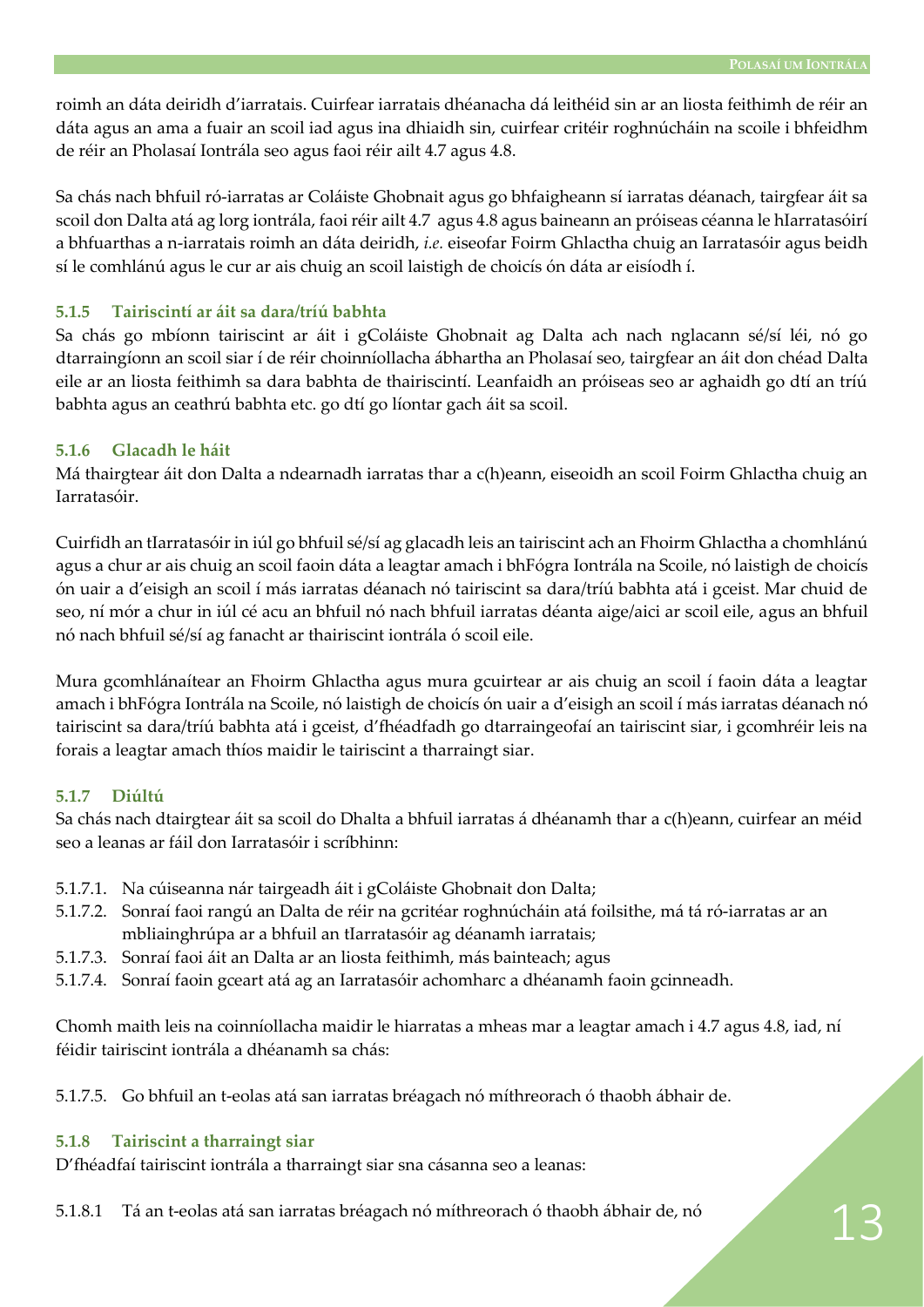- 5.1.8.2 Teipeann ar an Iarratasóir a dheimhniú go bhfuil sé/sí ag glacadh leis an tairiscint iontrála ar an nó roimh an dáta a leagtar amach i bhFógra Iontrála na scoile don bhliain acadúil lena mbaineann a (h)iarratas, nó más iarratas déanach, nó tairiscint sa dara/tríú babhta atá i gceist, laistigh de choicís, nó
- 5.1.8.3 Níor chuir an tIarratasóir in iúl:
	- (i) cé acu an bhfuil nó nach bhfuil iarratas déanta aige/aici ar scoil(eanna) eile agus é/í ag fanacht ar dheimhniú tairisceana ó scoil(eanna) eile, agus más amhlaidh atá, sonraí na scoile(anna);

agus

(ii) cé acu ar ghlac nó nár ghlac sé/sí le tairiscint iontrála ó scoil(eanna) eile agus má ghlac, sonraí na tairisceana/na dtairiscintí sin.

Má dhéanann an scoil tairiscint ar áit a tharraingt siar, caillfidh an Dalta a ndearnadh an t-iarratas thar a c(h)eann a (h)áit ar an liosta iontrála nó ar an liosta feithimh don bhliain acadúil sin agus glacfar le haon iarratais eile a dhéantar ar son an Dalta sin don bhliain acadúil chéanna mar iarratais dhéanacha de réir alt 5.1.4 thuas.

#### **5.1.9 Achomhairc**

Féach alt 5.2 chun teacht ar eolas maidir leis an gceart atá ag Iarratasóir achomharc a dhéanamh ar chinneadh Choláiste Ghobnait maidir le hiontráil i nGrúpa na Chéad Bhliana.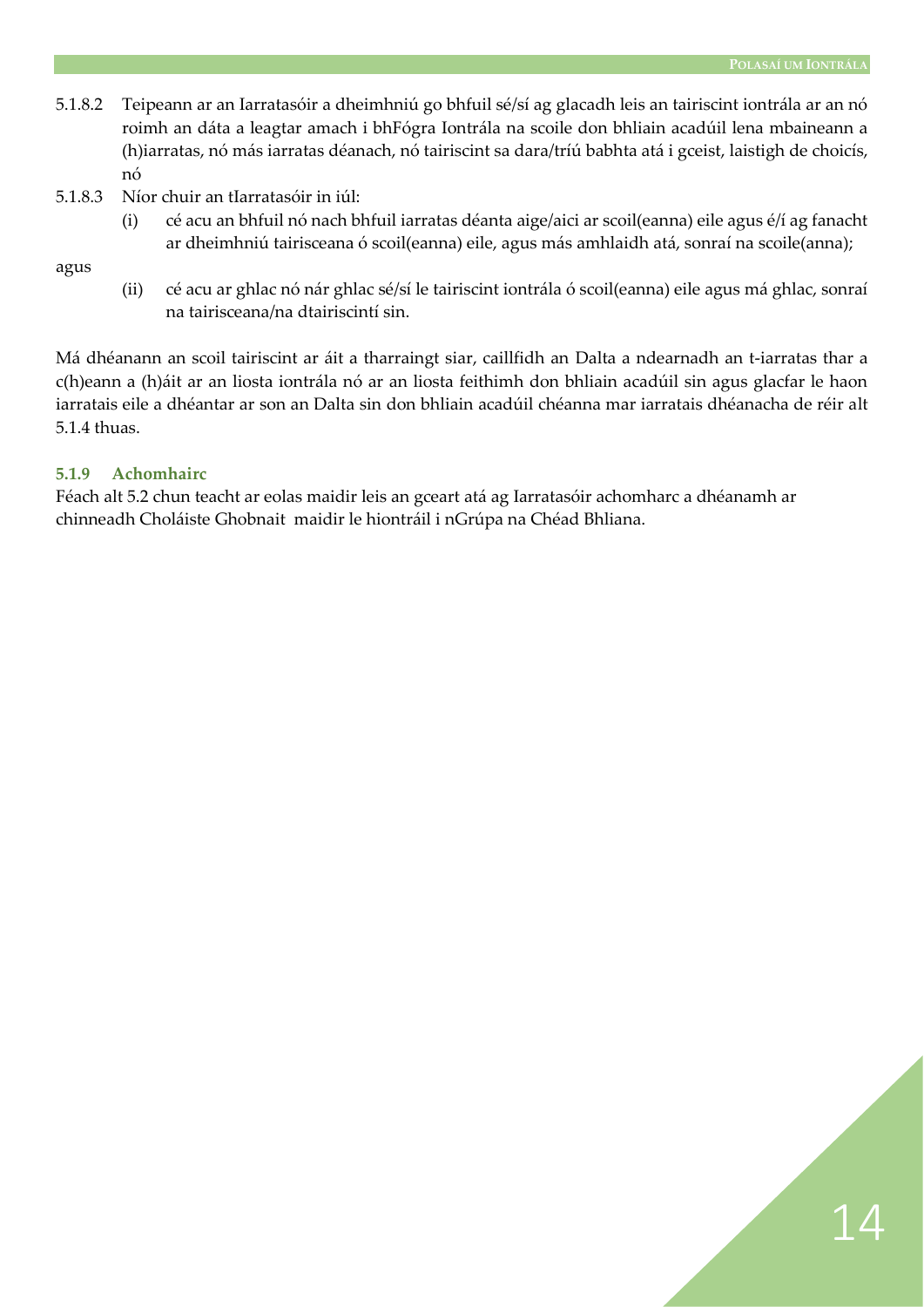#### **5.2 Achomhairc**

#### **5.2.1 Achomharc sa chás gur bhain an diúltú le ró-iarratas**

Ní mór d'iarratasóir ar diúltaíodh iontráil dó/di toisc go raibh ró-iarratas ar an scoil agus ar mian leis/léi achomharc a dhéanamh i gcoinne an chinnidh seo a (h)achomharc a chur isteach i scríbhinn, ach Foirm Iarratais Achomhairc de chuid Alt 29, atá ar fáil ó oifig na scoile, a chomhlánú chun go ndéanfadh bord bainistíochta **Choláiste Ghobnait** athbhreithniú uirthi. Ní mór achomharc dá leithéid sin a dhéanamh laistigh de 14 lá féilire ó fuair an tIarratasóir cinneadh na scoile diúltú dá (h)iontráil sa scoil. Má shonraíonn an tAire Oideachais agus Scileanna tréimhse ama dhifriúil chun achomharc dá leithéid a dhéanamh, áfach, is aige sin a bheidh feidhm ina ionad sin.

Mura mbíonn Iarratasóir sásta le cinneadh an bhoird bainistíochta, nó mura mbíonn an bord bainistíochta in ann athbhreithniú a dhéanamh ar an gcinneadh chun diúltú d'iontráil, féadfaidh an tIarratasóir achomharc a dhéanamh os comhair coiste achomhairc a bhunaigh an tAire Oideachais agus Scileanna faoi alt 29A den Acht Oideachais 1998.

#### **5.2.2 Achomharc sa chás gur bhain an diúltú le cúis eile seachas ró-iarratas**

Féadfaidh Iarratasóir ar diúltaíodh iontráil i gColáiste Ghobnait dó/di ar chúis nach mbaineann le ró-iarratas a bheith ar an scoil agus ar mian leis/léi achomharc a dhéanamh i gcoinne an chinnidh seo, a (h)achomharc a chur i scríbhinn, trí Fhoirm Iarratais Achomhairc de chuid Alt 29, atá ar fáil ó oifig na scoile, a chomhlánú chun go ndéanfadh bord bainistíochta Choláiste Ghobnait athbhreithniú uirthi. Ní mór achomharc dá leithéid sin a dhéanamh laistigh de 14 lá féilire ó fuair an tIarratasóir cinneadh na scoile diúltú dá (h)iontráil sa scoil. Má shonraíonn an tAire Oideachais agus Scileanna tréimhse ama dhifriúil chun achomharc dá leithéid a dhéanamh, áfach, is aige sin a bheidh feidhm ina ionad sin.

De rogha air sin, féadfaidh sé/sí cinneadh a dhéanamh achomharc a dhéanamh os comhair coiste achomhairc a bhunaigh an tAire Oideachais agus Scileanna faoi acht 29A den Acht Oideachais 1998.

Mura mbíonn Iarratasóir, a bheartaíonn achomharc a dhéanamh os comhair an bhoird bainistíochta, sásta le cinneadh an bhoird bainistíochta, féadfaidh an tIarratasóir achomharc a dhéanamh os comhair coiste achomhairc a bhunaigh an tAire Oideachais agus Scileanna faoi alt 29A den Acht Oideachais 1998 freisin.

#### **5.2.3 Bonn achomhairc**

Faoi mar a éilítear in alt 29C(2) den Acht Oideachais 1998, ní mór d'iarratas ar achomharc a bheith bunaithe ar chur i bhfeidhm an Pholasaí Iontrála seo agus ar ábhar Fhógra Iontrála na scoile agus ní mór go leagfaí na forais a bhaineann leis an iarratas ar achomharc ar an gcinneadh amach ann.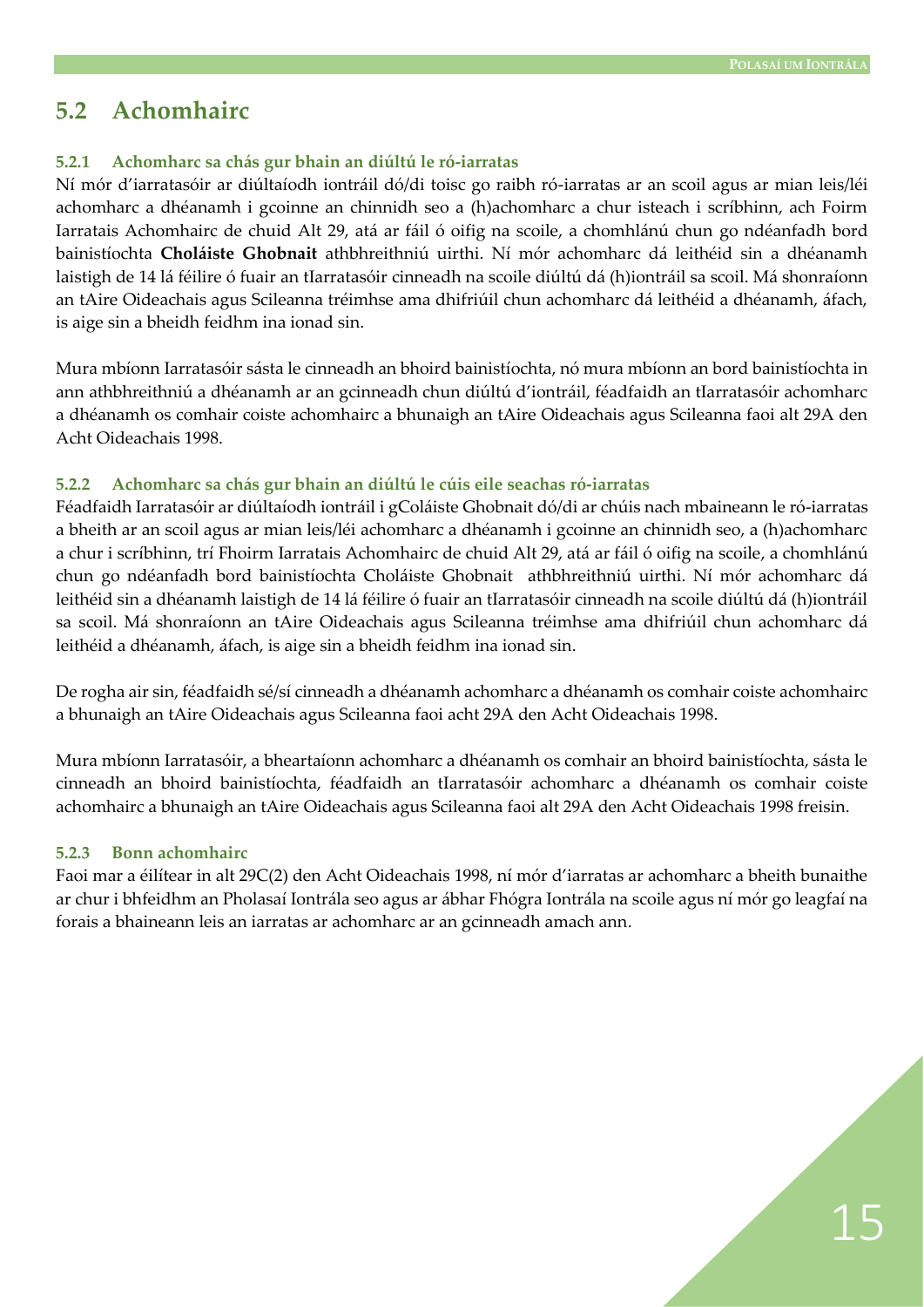### **6. Iarratas ar na Bliainghrúpaí uile seachas an Chéad Bhliain**

#### **6.1 Coinníollacha Iontrála (seachas an Chéad Bhliain)**

- 6.1.1. Ró-iarratas
- 6.1.2. Critéir roghnúcháin in ord tosaíochta
- 6.1.3. Próiseas roghnúcháin
- 6.1.4. Iarratais dhéanacha
- 6.1.5. Tairiscintí ar áit sa dara/tríú babhta
- 6.1.6. Glacadh le háit
- 6.1.7. Diúltú
- 6.1.8. Tairiscint a tharraingt siar
- 6.1.9. Achomhairc

#### **6.2 Achomhairc**

- 6.2.1. Achomharc sa chás gur bhain an diúltú le ró-iarratas
- 6.2.2. Achomharc sa chás gur bhain an diúltú le cúis eile seachas ró-iarratas
- 6.2.3. Bonn achomhairc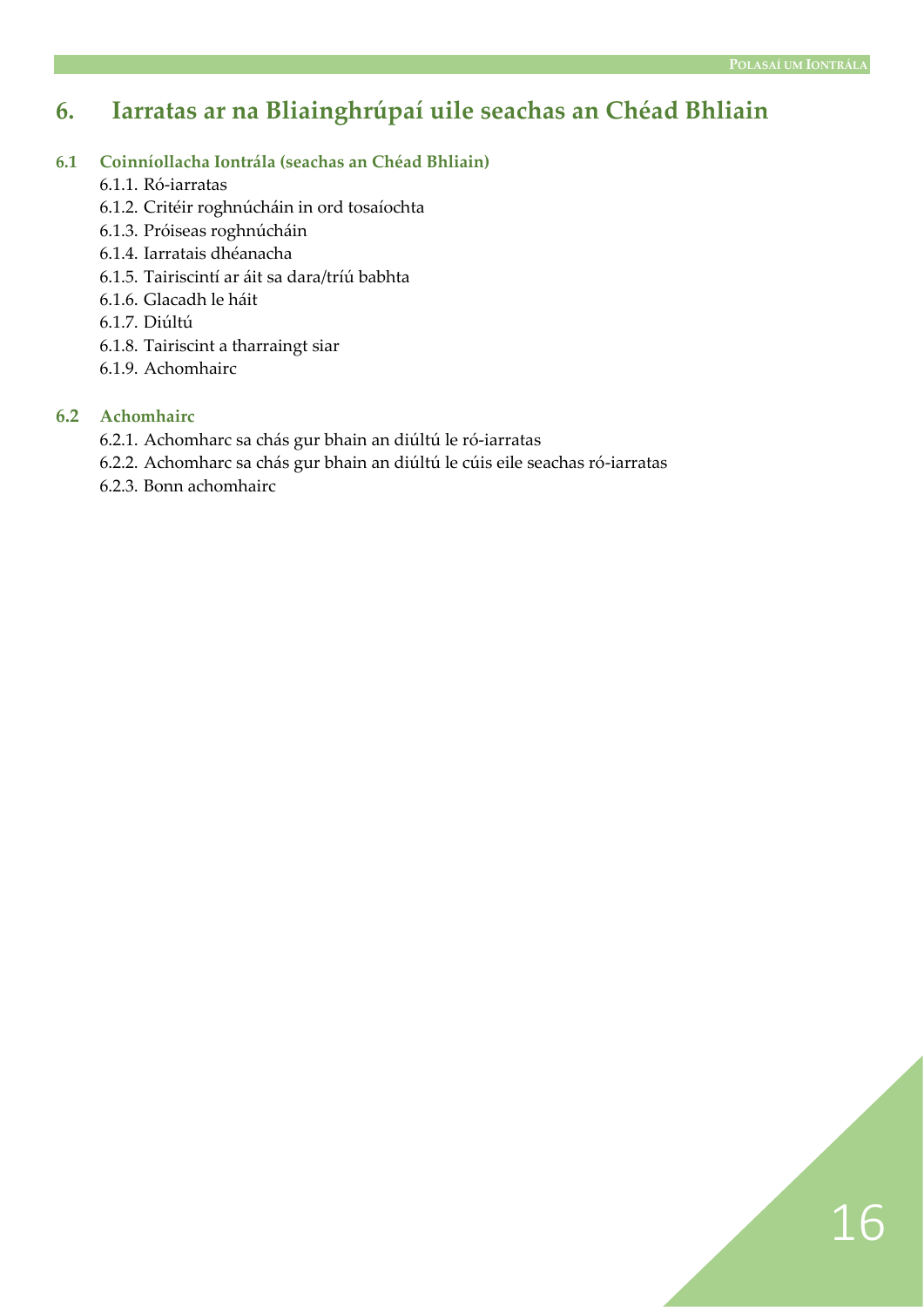### **6.1 Coinníollacha Iontrála (seachas an Chéad Bhliain)**

Sa chás nach bhfuil ró-iarratas ar Choláiste Ghobnait , tairgfear áit sa scoil do gach Dalta, faoi réir ailt 4.7 agus 4.8.

#### **6.1.1 Ró-Iarratas**

Nuair a sháraíonn líon na n-iarratas líon na n-áiteanna atá ar fáil, beidh feidhm ag na critéir roghnúcháin atá foilsithe mar a leagtar amach in alt 6.1.2 thíos iad, agus cruthófar liosta feithimh nach mbeidh bailí ach don scoilbhliain lena mbaineann na hiarratais. Sa chás go mbíonn Coláiste Ghobnait in ann áiteanna breise sa scoil a thairiscint, a thagann chun cinn sa bhliain acadúil agus le linn na bliana acadúla sin, tairgfear áiteanna de réir an oird tosaíochta inar cuireadh Daltaí ar an liosta feithimh.

Chun nach mbeidh aon amhras ann, mura bhfaigheann Dalta áit sa scoil do bhliain acadúil ar leith, ach go bhfuil sé/sí ag iarraidh go gcuirfí san áireamh é/í le haghaidh iontrála sa bhliainghrúpa céanna an chéad bhliain acadúil eile, ní mór iarratas nua a chur isteach thar ceann an Dalta sin le linn na ndátaí a shonraíonn an scoil a bheith ar an tréimhse a mbeidh sí ag glacadh le hiarratais ar na bliainghrúpaí eile uile seachas an Chéad Bhliain.

Sa chás go mbíonn ró-iarratas ar an scoil, ní chuirfear aon chritéir roghnúcháin nach n-áirítear san Fhógra Iontrála seo san áireamh agus cinneadh á dhéanamh cibé an bhfuil nó nach bhfuil Dalta á ligean isteach sa scoil.

Nuair atá Clár Idirbhliana i gColáiste Ghobnait agus é ró-shuibscríofa beidh Mac Léinn a dhéanann iarratas ar iontráil chuig clár dá leithéid faoi réir ag an bpolasaí seo agus, dá réir, cuirfear an té sin ar an liosta feithimh chuí a bhíonn tiomsaithe cheana féin (go bliantúil) ag an scoil, arb é sin an liosta ina mbeidh ainmneacha na mac léinn atá cláraithe sa scoil agus atá curtha ar liosta feithimh inmheánaigh don chlár seo.

#### **6.1.2 Critéir roghnúcháin in ord tosaíochta**

Cuirfidh Coláiste Ghobnait na critéir seo a leanas i bhfeidhm do bhliainghrúpa seachas do Ghrúpa na Chéad Bhliana:

- 6.1.2.1 Má tá cónaí ar an Dalta i gceantar na scoile;
- 6.1.2.2 Má tá siblíní leis an Dalta cláraithe sa scoil faoi láthair;
- 6.1.2.3 Má bhí siblíní leis an Dalta cláraithe sa scoil roimhe seo;
- 6.1.2.4 Más ball foirne reatha Tuismitheoir/Caomhnóir an dalta;

Ní chuirfear aon chritéir roghnúcháin nach n-áirítear sa Pholasaí Iontrála seo san áireamh agus cinneadh á dhéanamh cibé an bhfuil nó nach bhfuil Iarratasóir á ligean isteach.

#### **6.1.3 Próiseas roghnúcháin**

Cuirfidh Coláiste Ghobnait an próiseas roghnúcháin i bhfeidhm mar seo a leanas:

Déantar iarratais a mheas de réir na gcritéar roghnúcháin atá foilsithe. Tairgfear áiteanna ar dtús dóibh siúd a shásaíonn an chéad chritéar. Ina dhiaidh sin, sa chás go mbíonn áiteanna fós ar fáil sa scoil, déantar na hIarratasóirí atá fanta a mheas i bhfianaise an dara critéar agus tairgfear áit do na hIarratasóirí a shásaíonn an critéar seo. Leantar ar aghaidh leis an bpróiseas seo go dtí go dtairgtear agus go nglactar leis na háiteanna go léir atá ar fáil.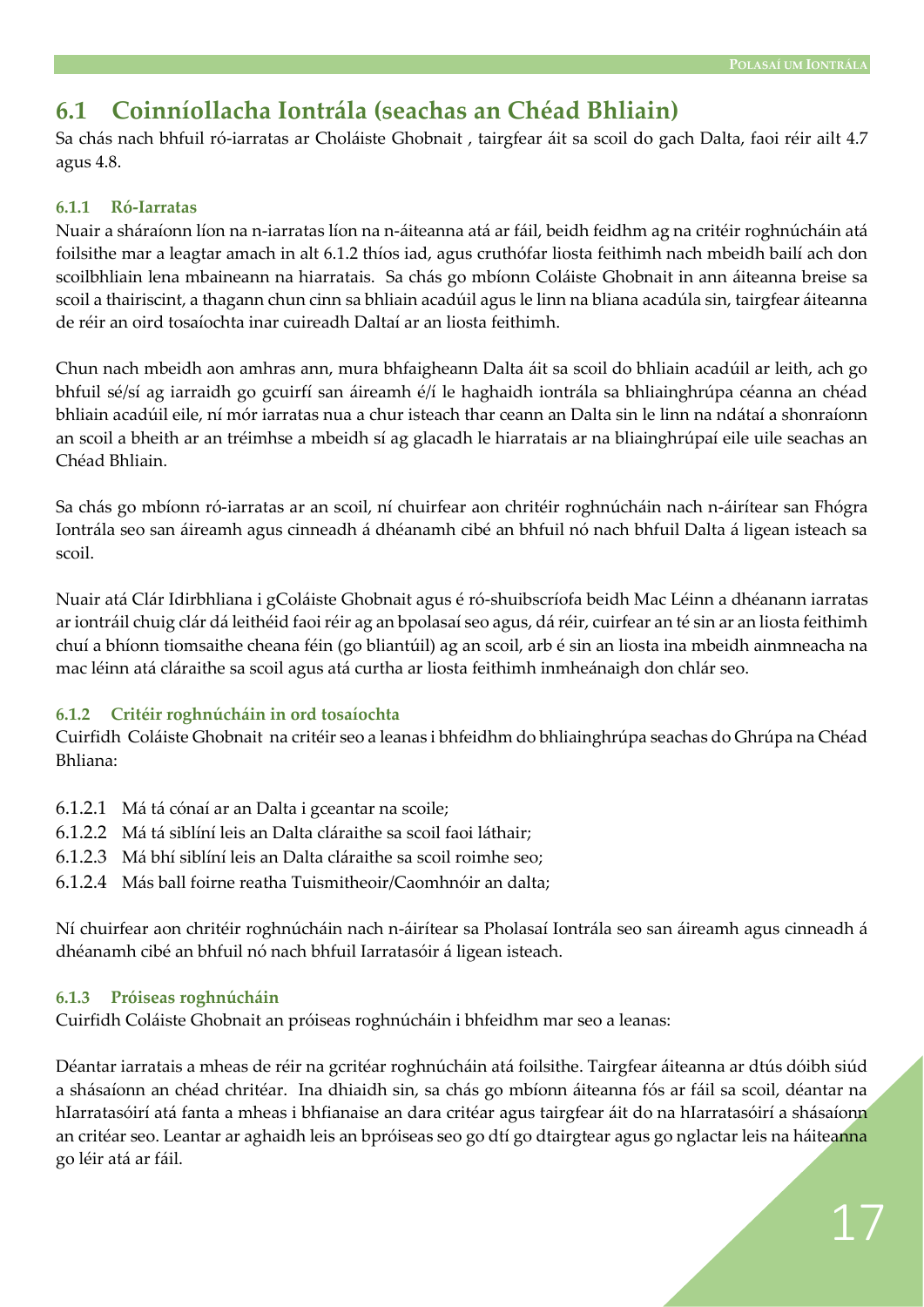Sa chás go mbíonn dhá iarratas nó níos mó cothrom le chéile sa phróiseas roghnúcháin thuasluaite, cuirfidh Coláiste Ghobnait crannchur randamach ar bun chun aon áiteanna atá ar fáil sa scoil, nó ar an liosta feithimh, a dháileadh ar na hiarratais sin.

#### **6.1.4 Iarratais dhéanacha**

Meastar gur iarratas déanach é iarratas a fhaigheann Coláiste Ghobnait i ndiaidh an dáta deiridh a d'fhoilsigh Coláiste Ghobnait agus a bhí leagtha amach san Fhógra Iontrála, chun críocha an Pholasaí Iontrála seo.

Sa chás go mbíonn ró-iarratas ar Choláiste Ghobnait agus go bhfaigheann sí iarratas déanach ar iontráil, gheobhaidh an t-iarratas sin áit ar an liosta feithimh i ndiaidh na nIarratasóirí a bhfuair an scoil a n-iarratais roimh an dáta deiridh d'iarratais. Cuirfear iarratais dhéanacha dá leithéid sin ar liosta feithimh de réir an dáta agus an ama a fuair an scoil iad agus ina dhiaidh sin, cuirfear critéir roghnúcháin na scoile i bhfeidhm de réir an Pholasaí Iontrála seo agus faoi réir 4.7 agus 4.8.

Sa chás nach bhfuil ró-iarratas ar Choláiste Ghobnait agus go bhfaigheann sí iarratas déanach, tairgfear áit i gColáiste Ghobnait don Dalta atá ag lorg iontrála, faoi réir ailt 4.7 agus 4.8 agus baineann an próiseas céanna le hIarratasóirí a bhfuarthas a n-iarratais roimh an dáta deiridh, *i.e.* eiseofar Foirm Ghlactha chuig an Iarratasóir agus beidh sí le comhlánú agus le cur ar ais chuig an scoil laistigh de choicís ón dáta ar eisíodh í.

#### **6.1.5 Tairiscintí ar áit sa dara/tríú babhta**

Sa chás go mbíonn tairiscint ar áit i gColáiste Ghobnait ag Dalta ach nach nglacann sé/sí léi, nó go dtarraingíonn an scoil siar í de réir chionníollacha ábhartha an Pholasaí seo, tairgfear an áit don chéad Dalta eile ar an liosta feithimh sa dara babhta de thairiscintí. Leanfaidh an próiseas seo ar aghaidh go dtí an tríú babhta agus an ceathrú babhta *etc*. go dtí go líonfar gach áit sa scoil.

#### **6.1.6 Glacadh le háit**

Má thairgtear áit don Dalta a ndearnadh iarratas thar a c(h)eann, eiseoidh an scoil Foirm Ghlactha chuig an Iarratasóir.

Cuirfidh an tIarratasóir in iúl go bhfuil sé/sí ag glacadh leis an tairiscint ach an Fhoirm Ghlactha a chomhlánú agus a chur ar ais chuig an scoil faoin dáta a leagtar amach i bhFógra Iontrála na Scoile, nó laistigh de choicís ón uair a d'eisigh an scoil í más iarratas déanach nó tairiscint sa dara/tríú babhta atá i gceist. Mar chuid de seo, ní mór a chur in iúl cé acu an bhfuil nó nach bhfuil iarratas déanta aige/aici ar scoil eile, agus an bhfuil nó nach bhfuil sé/sí ag fanacht ar thairiscint iontrála ó scoil eile.

Mura gcomhlánaítear an Fhoirm Ghlactha agus mura gcuirtear ar ais chuig an scoil í faoin dáta a leagtar amach i bhFógra Iontrála na Scoile, nó laistigh de choicís ón uair a d'eisigh an scoil í más iarratas déanach nó tairiscint sa dara/tríú babhta atá i gceist, d'fhéadfadh go dtarraingeofaí an tairiscint siar, i gcomhréir leis na forais a leagtar amach thíos maidir le tairiscint a tharraingt siar.

#### **6.1.7 Diúltú**

Sa chás nach dtairgtear áit sa scoil do Dhalta a bhfuil iarratas á dhéanamh thar a c(h)eann, cuirfear an méid seo a leanas ar fáil don Iarratasóir i scríbhinn:

- 6.1.7.1. Na cúiseanna nár tairgeadh áit i gColáiste Ghobnait don Dalta;
- 6.1.7.2. Sonraí faoi rangú an Dalta de réir na gcritéar roghnúcháin atá foilsithe, má tá ró-iarratas ar an mblianghrúpa ar a bhfuil an tIarratasóir ag déanamh iarratais;
- 6.1.7.3. Sonraí faoi áit an Dalta ar an liosta feithimh, más bainteach; agus
- 6.1.7.4. Sonraí faoin gceart atá ag an Iarratasóir achomharc a dhéanamh faoin gcinneadh.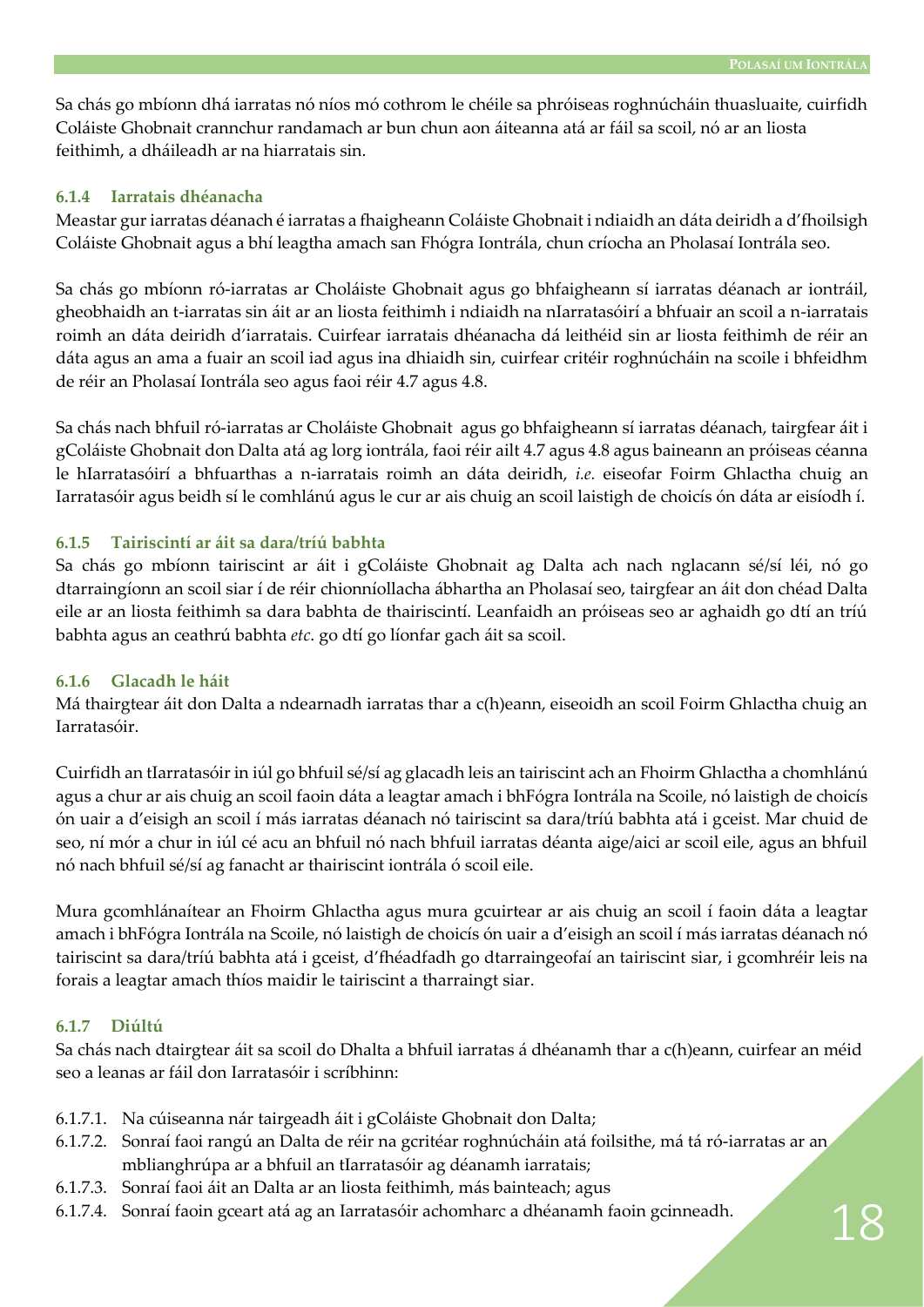Chomh maith leis na coinníollacha maidir le hiarratas a mheas mar a leagtar amach i 4.7 agus 4.8 ní féidir tairiscint iontrála a dhéanamh sa chás:

6.1.7.5. Go bhfuil an t-eolas atá san iarratas bréagach nó míthreorach ó thaobh ábhair de.

#### **6.1.8 Tairiscint a tharraingt siar**

D'fhéadfaí tairiscint iontrála a tharraingt siar sna cásanna seo a leanas:

- 6.1.8.1 Tá an t-eolas atá san iarratas bréagach nó míthreorach ó thaobh ábhair de, nó
- 6.1.8.2 Teipeann ar an Iarratasóir a dheimhniú go bhfuil sé/sí ag glacadh leis an tairiscint iontrála ar an dáta nó roimh an dáta a leagtar amach i bhFógra Iontrála na scoile don bhliain acadúil lena mbaineann a (h)iarratas, nó más iarratas déanach, nó tairiscint sa dara/tríú babhta atá i gceist, laistigh de choicís, nó
- 6.1.8.3 Níor chuir an tIarratasóir in iúl:
	- (i) cé acu an bhfuil nó nach bhfuil iarratas déanta aige/aici ar scoil(eanna) eile agus é/í ag fanacht ar dheimhniú tairisceana ó scoil(eanna) eile, agus más amhlaidh atá, sonraí na scoile(eanna);

agus

(ii) cé acu ar ghlac nó nár ghlac sé/sí le tairiscint iontrála ó scoil(eanna) eile agus má ghlac, sonraí na tairisceana/na dtairiscintí sin.

Má dhéanann an scoil tairiscint ar áit a tharraingt siar, caillfidh an Dalta a ndearnadh an t-iarratas thar a c(h)eann a (h)áit ar an liosta iontrála nó ar an liosta feithimh don bhliain acadúil sin agus glacfar le haon iarratais eile a dhéantar thar ceann an Dalta sin don bhliain acadúil chéanna mar iarratais dhéanacha de réir alt  $6.1.4$  thuas.

#### **6.1.9 Achomhairc**

Féach alt 6.2 chun teacht ar eolas maidir leis an gceart atá ag Iarratasóir achomharc a dhéanamh ar chinneadh Choláiste Ghobnait maidir le hiontráil i mbliainghrúpa seachas Grúpa na Chéad Bhliana.